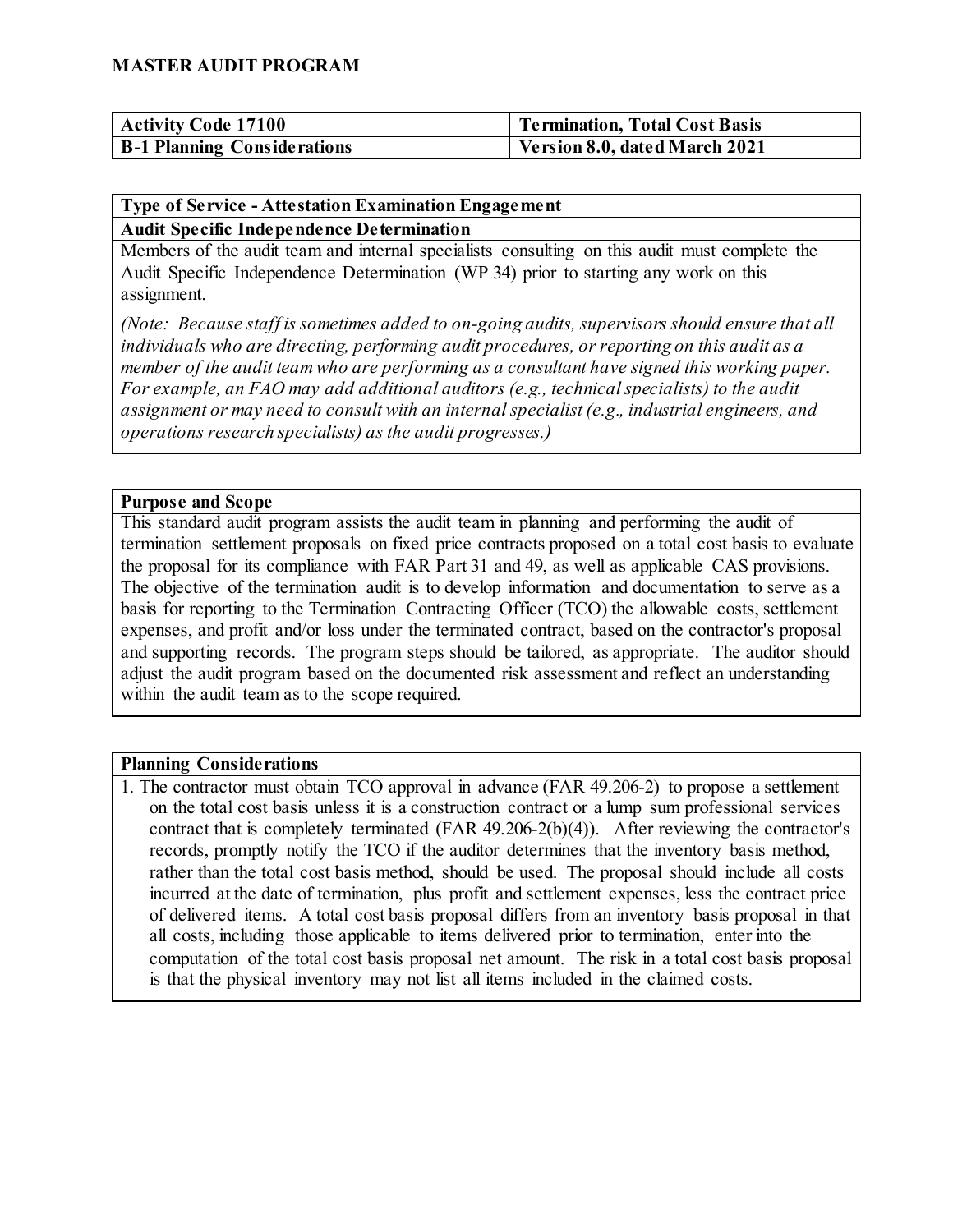#### **Planning Considerations**

- 2. If this is an audit of a terminated subcontract proposal, coordinate with the TCO and DCAA office cognizant over the higher-tier contractor to ensure that the Government will derive a benefit for performing an audit of any subcontract termination settlement proposals under the threshold for obtaining certified cost or pricing data. For subcontract proposals over the threshold for obtaining certified cost or pricing data, coordination is also necessary to obtain relevant information and consider the impact of any reviews performed by DCAA or the higher-tier contractor on the subcontractor settlement proposal.
- 3. If this is an audit of a terminated subcontract, determine at the start of the audit whether the subcontractor will have any restrictions or reservations on the release of the audit report to the higher-tier contractor. If so, promptly notify the TCO or appropriate contracting authority to determine whether the settlement proposal audit should be continued. The TCO, working with the higher-tier contractor, may be able to remove the subcontractor's restrictions or reservations. Follow the guidance in CAM 10-210.4 if the audit is completed at the request of the TCO, despite the subcontractor's restrictions or reservations.
- 4. Prior to commencing the audit, review Agency guidance that may impact the audit and adjust the scope and procedures appropriately.

#### **References**

1. DoD CAS Working Group Guidance 77-15

2. CAM Chapter 12 (Auditing Terminated Contracts)

3. FAR Part 49 – Termination of Contracts

4. FAR 31.205-42 – Termination Costs

5. FAR 45.6 – Reporting, Reutilization, and Disposal

6. CAM Appendix B, " Specialist Assistance"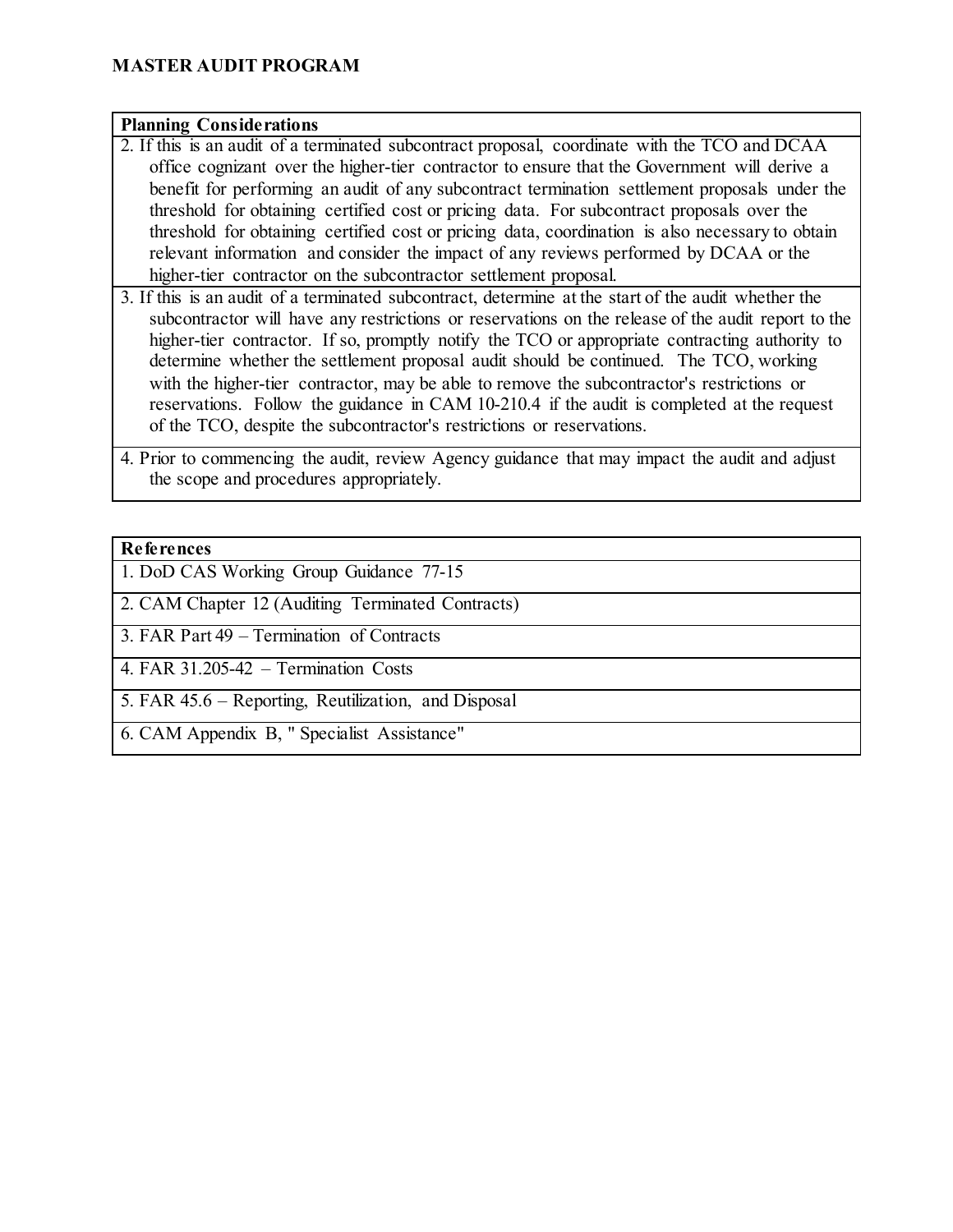| <b>B-1 Preliminary Steps</b>                                                                                                                                                                                                                                                                                                                                                                                                                             | <b>WP</b> Reference |
|----------------------------------------------------------------------------------------------------------------------------------------------------------------------------------------------------------------------------------------------------------------------------------------------------------------------------------------------------------------------------------------------------------------------------------------------------------|---------------------|
| Version 8.0, dated March 2021                                                                                                                                                                                                                                                                                                                                                                                                                            |                     |
| 1. Review the audit request for any special requirements. Communicate with                                                                                                                                                                                                                                                                                                                                                                               |                     |
| the requestor as soon as practical.                                                                                                                                                                                                                                                                                                                                                                                                                      |                     |
| a. Confirm your understanding of the expectations and discuss any<br>specific concerns.                                                                                                                                                                                                                                                                                                                                                                  |                     |
| b. Discuss the requestor's planned termination timeline.                                                                                                                                                                                                                                                                                                                                                                                                 |                     |
| c. Request a copy of the termination notice issued to the contractor and<br>determine if they have held a termination conference. If the conference<br>has not yet occurred, request an invitation to attend. If the conference<br>has occurred, request copies of the minutes if available.                                                                                                                                                             |                     |
| d. Discuss any special instructions, prior approvals (including approval by<br>the TCO to submit a total cost basis proposal, unless it is a construction<br>contract or a lump sum professional services contract that is completely<br>terminated (FAR 49.206-2(b)(4))) or agreements with the contractor<br>that may impact the audit.                                                                                                                |                     |
| Discuss whether the requestor has planned or already requested<br>technical evaluations (e.g., Inventory Verification) and/or audits of<br>subcontractor settlement proposals. If requested, determine the scope<br>of the request, the work performed and modify the audit program<br>accordingly.                                                                                                                                                      |                     |
| f.<br>If any unsettled indirect costs are material and the audit team is unable<br>to design procedures sufficient to opine on these costs, discuss if the<br>requestor is willing to wait for the applicable indirect rates to be settled<br>or plans to use the authority under FAR 49.201 to settle the indirect<br>termination costs. Document their response and adjust the audit scope<br>accordingly.                                             |                     |
| Requests for audit of parts of a proposal, except as provided under<br>g.<br>FAR 49.303-4, should be extremely rare because the termination<br>constitutes the final action to close the contract. Coordinate such<br>requests with the Region/CAD Technical Specialist as needed to<br>recommend expanded audit coverage. Elevate any unresolved<br>differences between the requested services and the audit team's<br>assessed risk to the Region/CAD. |                     |
| e. Discuss with the TCO whether the subject matter should include profit<br>or fees. If profit or fee will not be subject to audit, the auditor should<br>document the conversation with the TCO and modify the audit program<br>to remove steps dealing with profit or fee (Section I).                                                                                                                                                                 |                     |
| 2. Examine the adequacy of the settlement proposal and supporting schedules<br>using the Settlement Proposal (Fixed-Price, Total Cost Basis) Adequacy<br>Tool. Note any areas requiring further consideration and adjust the audit<br>program accordingly.                                                                                                                                                                                               |                     |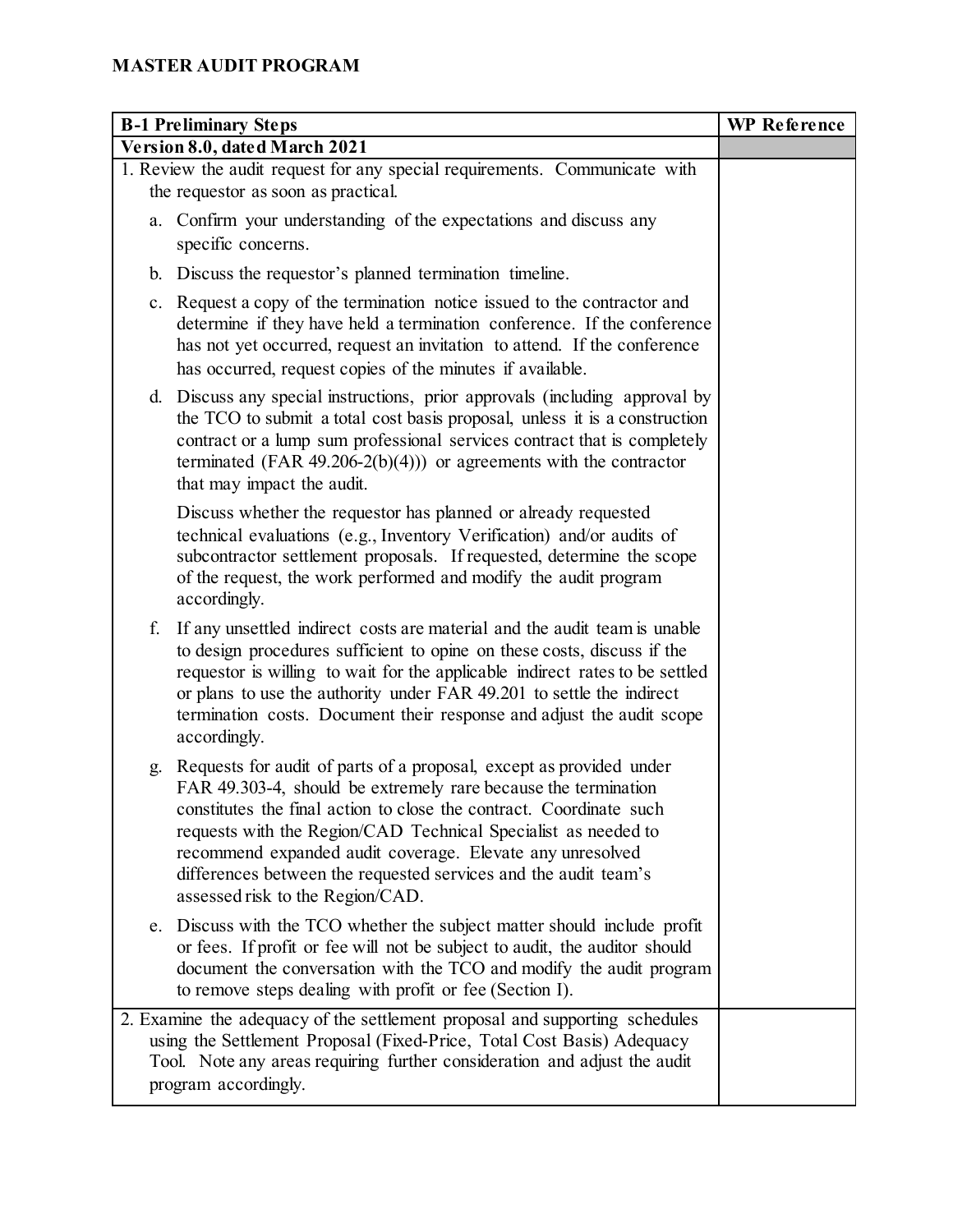| <b>B-1 Preliminary Steps</b>                                                                                                                                                                                                                                                                                                                                                                                                                     | <b>WP</b> Reference |
|--------------------------------------------------------------------------------------------------------------------------------------------------------------------------------------------------------------------------------------------------------------------------------------------------------------------------------------------------------------------------------------------------------------------------------------------------|---------------------|
| 3. Notify the appropriate contracting officer of the commencement of the risk<br>assessment and that the expected completion date will be provided in the<br>formal acknowledgement letter once the risk assessment is complete. The<br>acknowledgement process should be performed in accordance with the<br>procedures in CAM 4-104.                                                                                                           |                     |
| 4. Coordinate with the contractor and obtain a walkthrough of the termination<br>settlement proposal to gain an understanding of the basis of each cost<br>element of the proposal (or part(s) of the proposal), the related supporting<br>documentation, and the relevant policies/procedures and processes related<br>to significant cost elements. Invite the TCO.                                                                            |                     |
| As part of this walkthrough, request the contractor to identify:                                                                                                                                                                                                                                                                                                                                                                                 |                     |
| a. If the cutoff is in accordance with, the termination notice or promptly<br>upon receipt. For items not terminated in a timely manner, obtain an<br>understanding of the basis.                                                                                                                                                                                                                                                                |                     |
| b. If the termination notice was issued to all subcontractors in a timely<br>manner. If not, obtain and document the contractor's explanation for<br>not providing timely notification.<br>c. If the termination settlement proposal contains costs already covered by<br>an equitable adjustment proposal or claim (CAM 12-103). If so, have<br>the contractor identify these costs and request a copy of the equitable<br>adjustment proposal. |                     |
| 5. During the entrance conference, or other appropriate meeting, make specific<br>inquiries of contractor management and other appropriate parties regarding<br>the following:                                                                                                                                                                                                                                                                   |                     |
| a. Their knowledge of any actual, suspected, or alleged fraud or<br>noncompliance with laws and regulations affecting the period of time<br>corresponding to the subject matter under audit (AT-C 205.32).                                                                                                                                                                                                                                       |                     |
| b. Whether any investigations or legal proceedings, that are significant to<br>the engagement objectives, have been initiated or are in process with<br>respect to the period of time corresponding to the subject matter.<br>(GAGAS 7.14)                                                                                                                                                                                                       |                     |
| The existence of other audits and studies (performed by other than<br>$c_{\cdot}$<br>DCAA) that relate to the subject matter under audit. If yes, have the<br>contractor explain the audits and studies performed, any related<br>findings or recommendations, and any contractor corrective actions<br>taken. (GAGAS 7.13)                                                                                                                      |                     |
| Note: Specifically document in the working papers; the inquiries and the<br>corresponding responses as well as how the responses affect the<br>performance of the engagement.                                                                                                                                                                                                                                                                    |                     |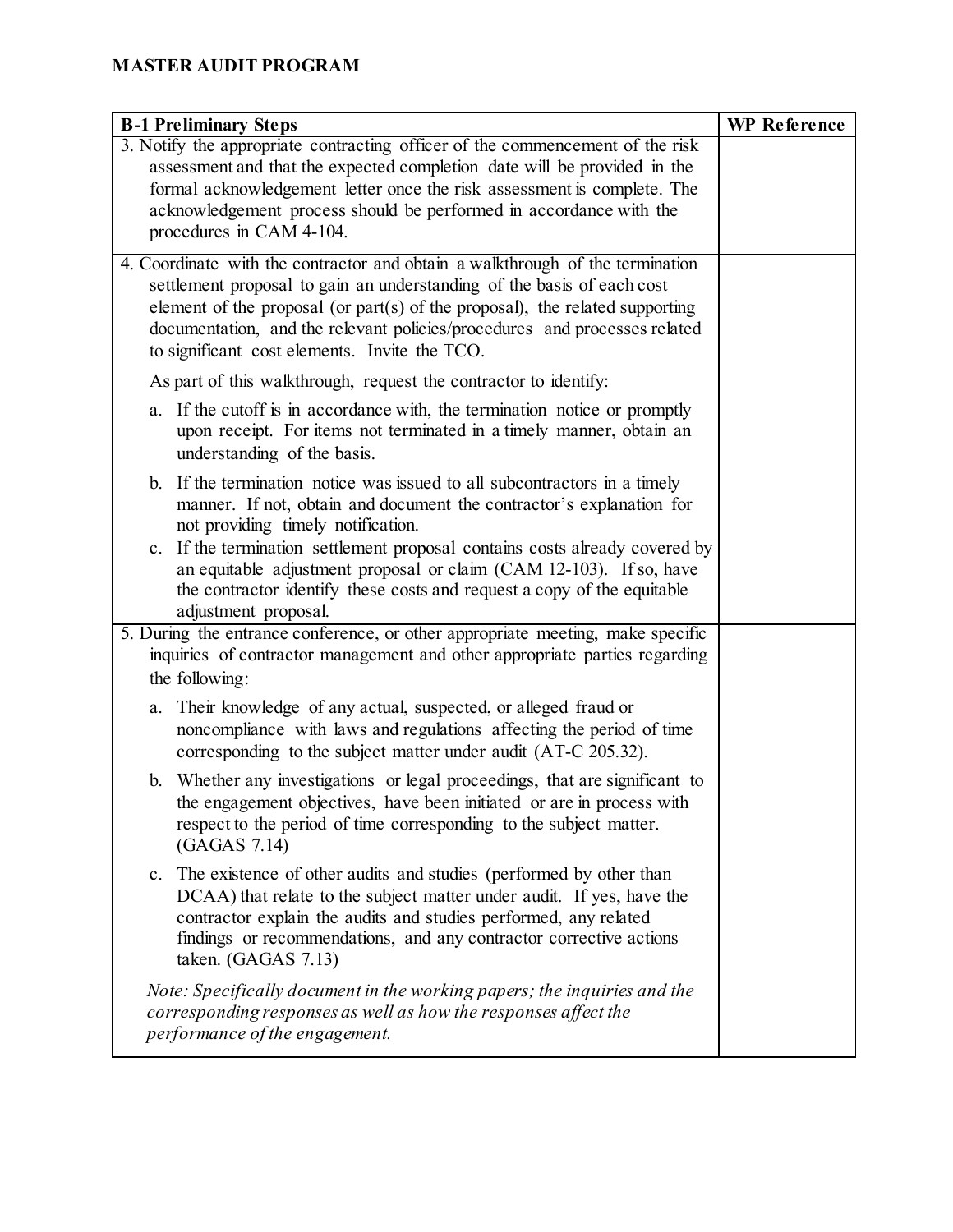| <b>B-1 Preliminary Steps</b>                                                                                                                                                                                                                                                                                                                                                                                                                                                                                                                                                                                                                       | <b>WP</b> Reference |
|----------------------------------------------------------------------------------------------------------------------------------------------------------------------------------------------------------------------------------------------------------------------------------------------------------------------------------------------------------------------------------------------------------------------------------------------------------------------------------------------------------------------------------------------------------------------------------------------------------------------------------------------------|---------------------|
| 6. Obtain the contractor-prepared contract brief. If the contractor has not<br>adequately briefed the contract, brief the contract for any<br>special/significant contract terms or provisions that impact the<br>reimbursement or allowability of costs incurred (e.g. special termination<br>cost limitations, specified unallowable costs, funding ceilings, cost sharing<br>clauses, etc.). Pay particular attention to the termination clause, First<br>Article Approval clause and other clauses in Section H included in the<br>contract. Document the impact, if any, on the audit scope from items<br>discovered from the contract brief. |                     |
| 7. Review permanent files, CAS disclosure statement (if applicable),<br>contractor policies and procedures for the year(s) under audit, and any<br>prior related audits (e.g., business system deficiency reports, CAS audits,<br>DCMA purchasing system reviews, etc.) to identify potential audit leads or<br>inconsistent treatment of similar costs to be considered in establishing the<br>audit scope.                                                                                                                                                                                                                                       |                     |
| 8. Review the permanent file to determine if previous audits included findings<br>and recommendations related to the subject matter under audit. If there<br>were findings material to the subject matter, document this information in<br>the risk assessment and perform the following procedures:                                                                                                                                                                                                                                                                                                                                               |                     |
| a. Ask contractor management if corrective actions were taken to address<br>findings and recommendations reported in previous DCAA audits (e.g.,<br>questioned costs, business system deficiencies, CAS audits) that are<br>relevant to the subject matter of audit. If yes, have contractor explain<br>corrective actions taken and determine if additional audit procedures<br>should be included in the fieldwork to test the corrective actions.<br>(GAGAS 7.13)                                                                                                                                                                               |                     |
| b. Document the results of the inquiry and the impact of the corrective<br>actions to the subject matter under audit.                                                                                                                                                                                                                                                                                                                                                                                                                                                                                                                              |                     |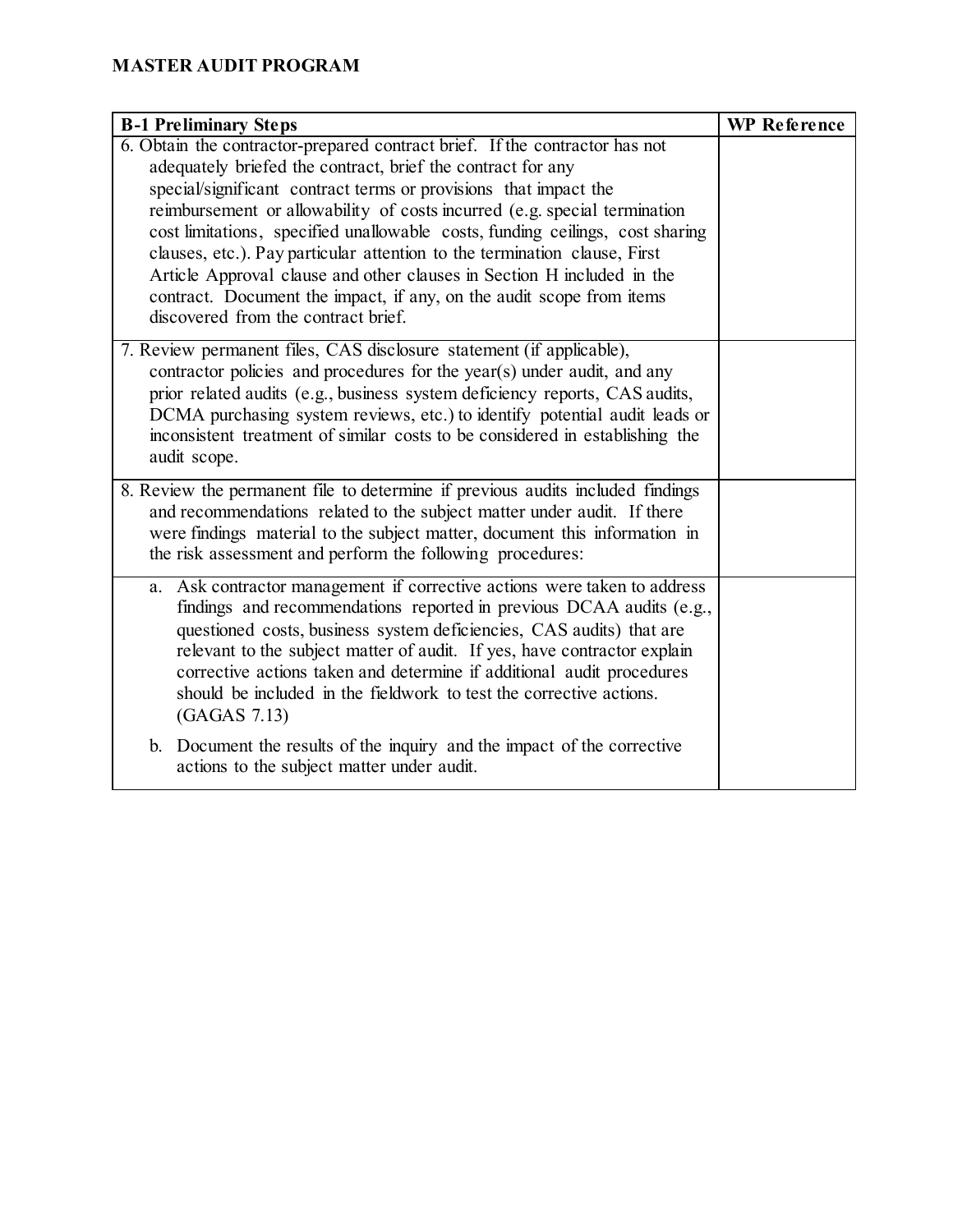| <b>B-1 Preliminary Steps</b>                                                                                                                                                                                                                                                                                                                              | <b>WP</b> Reference |
|-----------------------------------------------------------------------------------------------------------------------------------------------------------------------------------------------------------------------------------------------------------------------------------------------------------------------------------------------------------|---------------------|
| 9. Review the permanent file to determine if the contractor has previously<br>provided other studies or audits (e.g., summary listing of internal audits or<br>external audit reports) that directly relate to the subject matter under audit.<br>If there are no other studies or audits, document that information and<br>perform the procedures below. |                     |
| a. Ask contractor management if internal audits were performed. If yes,<br>request contractor provide a summary listing of the internal audits that<br>would assist us in understanding and evaluating the efficacy of the<br>internal controls relevant to the subject matter of the audit.                                                              |                     |
| b. If the review of the perm file or the contractor identifies relevant<br>internal audits:                                                                                                                                                                                                                                                               |                     |
| Determine if access to these reports is necessary to complete the<br>evaluation of the relevant internal controls to support the risk<br>assessment or audit procedures related to the subject matter of the<br>audit. There must be a nexus between the internal audit reports and<br>the scope of this specific assignment.                             |                     |
| Document the results of the determination in writing.<br>$\bullet$                                                                                                                                                                                                                                                                                        |                     |
| If assignment is at a major contractor location, coordinate with the<br>٠<br>FAO point of contact (POC) for internal audit reports to request the<br>contractor provide access to the reports.                                                                                                                                                            |                     |
| If assignment is at a non-major contractor and the FAO does not<br>٠<br>have a designated POC, request the contractor provide access to the<br>internal audit reports.                                                                                                                                                                                    |                     |
| The request, issued by the FAO POC or auditor, should include<br>$\bullet$<br>information on how the internal audit report is relevant to the<br>DCAA audit. Place a copy of the request in the assignment<br>administrative working papers.                                                                                                              |                     |
| c. If the review of the perm file or the contractor identifies relevant other<br>audits or studies:                                                                                                                                                                                                                                                       |                     |
| Obtain publicly available information for the relevant other<br>$\bullet$<br>Government agency audits (e.g., websites for DoD IG or other IGs,<br>service audit agencies, etc.).<br>Make appropriate adjustments to your risk assessment and planned<br>٠<br>procedures based on the reported findings.                                                   |                     |
| d. Document the results of the inquiries including the response received<br>from the contractor for any request for access to internal audit reports.<br>(If access was not granted this should include the contractor's rationale<br>or justification for not granting access).                                                                          |                     |
| e. Determine if additional audit procedures are needed to respond to any<br>identified risk.                                                                                                                                                                                                                                                              |                     |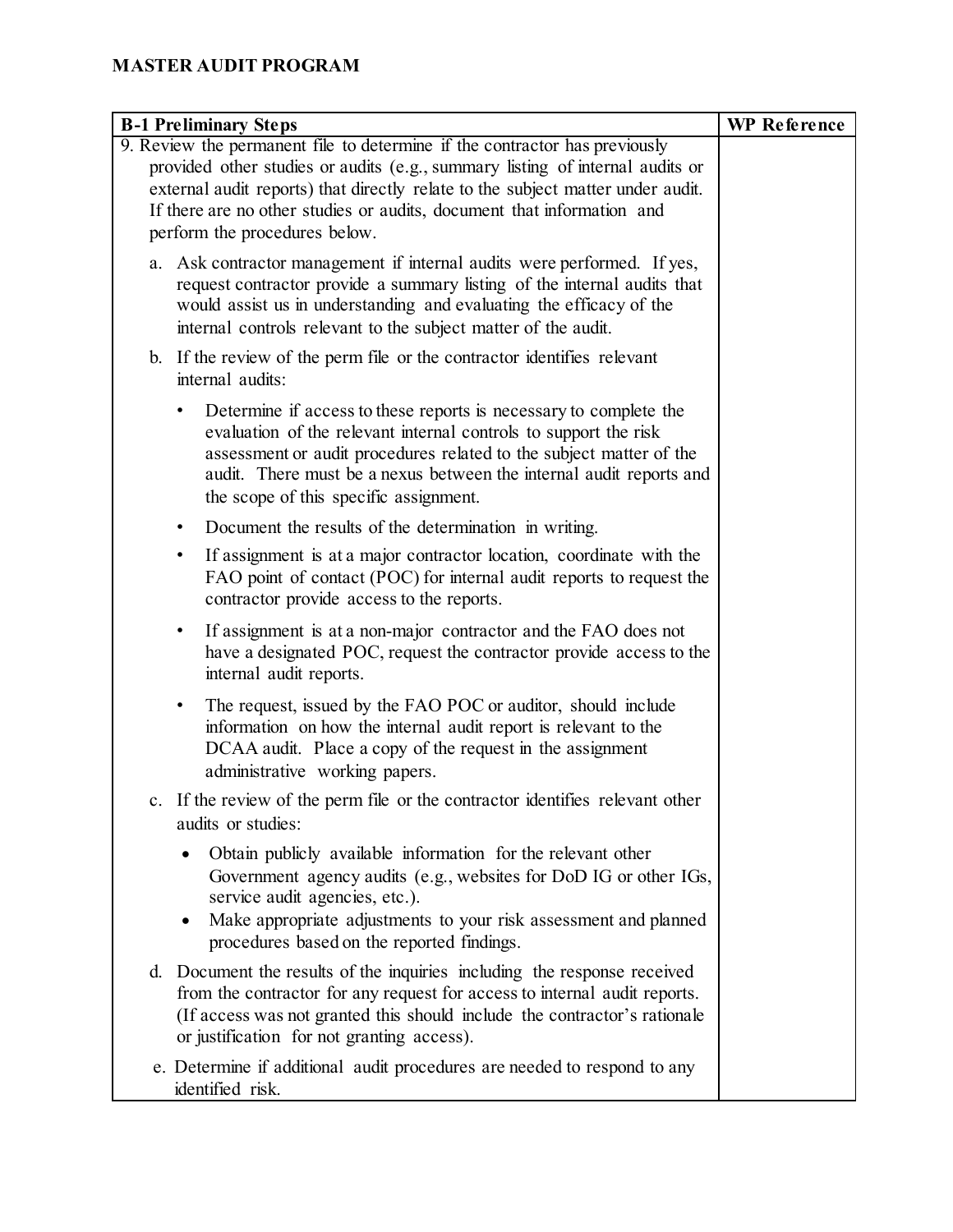| <b>B-1 Preliminary Steps</b>                                                                                                                                                                                                                                                                                                                                                                                                                                                                                                                                                                                                                                                                                                                                                | <b>WP</b> Reference |
|-----------------------------------------------------------------------------------------------------------------------------------------------------------------------------------------------------------------------------------------------------------------------------------------------------------------------------------------------------------------------------------------------------------------------------------------------------------------------------------------------------------------------------------------------------------------------------------------------------------------------------------------------------------------------------------------------------------------------------------------------------------------------------|---------------------|
| 10. Determine the extent to which the termination settlement proposal includes                                                                                                                                                                                                                                                                                                                                                                                                                                                                                                                                                                                                                                                                                              |                     |
| costs previously audited. Consider the impact on the audit scope and<br>document the reliance on any specific audit work previously performed.                                                                                                                                                                                                                                                                                                                                                                                                                                                                                                                                                                                                                              |                     |
|                                                                                                                                                                                                                                                                                                                                                                                                                                                                                                                                                                                                                                                                                                                                                                             |                     |
| 11. Review SF 1439 Schedule of Accounting Information and determine if                                                                                                                                                                                                                                                                                                                                                                                                                                                                                                                                                                                                                                                                                                      |                     |
| accounting practices applied to the proposal deviate from disclosed or<br>established accounting procedures. Discuss deviations, if any, with the<br>contractor and consider the impact on the audit scope.                                                                                                                                                                                                                                                                                                                                                                                                                                                                                                                                                                 |                     |
| 12. Obtain and document an understanding of the contractor's settlement<br>proposal and its processes for developing the proposal (or part(s) of the<br>proposal) using the framework of WP B-2.                                                                                                                                                                                                                                                                                                                                                                                                                                                                                                                                                                            |                     |
| Obtain and document an understanding of the underlying processes<br>related to the specific cost areas (e.g., the basis of the costs and from<br>where the numbers/amounts are derived) that we selected for detailed<br>testing based on materiality.                                                                                                                                                                                                                                                                                                                                                                                                                                                                                                                      |                     |
| Document assessment of control risk.                                                                                                                                                                                                                                                                                                                                                                                                                                                                                                                                                                                                                                                                                                                                        |                     |
| Document the reliance that can be placed on computerized data.                                                                                                                                                                                                                                                                                                                                                                                                                                                                                                                                                                                                                                                                                                              |                     |
| A major portion of this understanding may be obtained during the initial<br>walkthrough of the contractor's proposal and subsequent walk through of<br>specific processes as needed.                                                                                                                                                                                                                                                                                                                                                                                                                                                                                                                                                                                        |                     |
| 13. In accordance with FAR 49.203, the TCO will ordinarily request the<br>contractor prepare an Estimate To Complete (ETC) the contract to<br>determine if a loss adjustment is necessary (although there is not a FAR<br>requirement for the contractor to submit an ETC). Therefore, the audit<br>team should request the contractor provide the ETC, through the TCO. If<br>timely information is not provided, use alternative procedures (e.g., obtain<br>and review progress payment from EDA, obtain and review EVMS data<br>from contracting officer (if applicable)) and request technical evaluation,<br>in coordination with the contracting officer, to determine if the contractor<br>would have been in a loss position had the contract not been terminated. |                     |
| Note: If the contract has been terminated at an early stage of the contract,<br>resulting in a high degree of speculation to calculate a loss percentage, use<br>professional judgement to determine if obtaining the information is<br>warranted.                                                                                                                                                                                                                                                                                                                                                                                                                                                                                                                          |                     |
| 14. Ascertain that the total amount payable to the contractor for a settlement,<br>before deducting disposal or other credits and exclusive of settlement<br>costs, does not exceed the contract price less payments otherwise made or<br>to be made under the contract. $(FAR 49.207 - Limitation on Settlements)$                                                                                                                                                                                                                                                                                                                                                                                                                                                         |                     |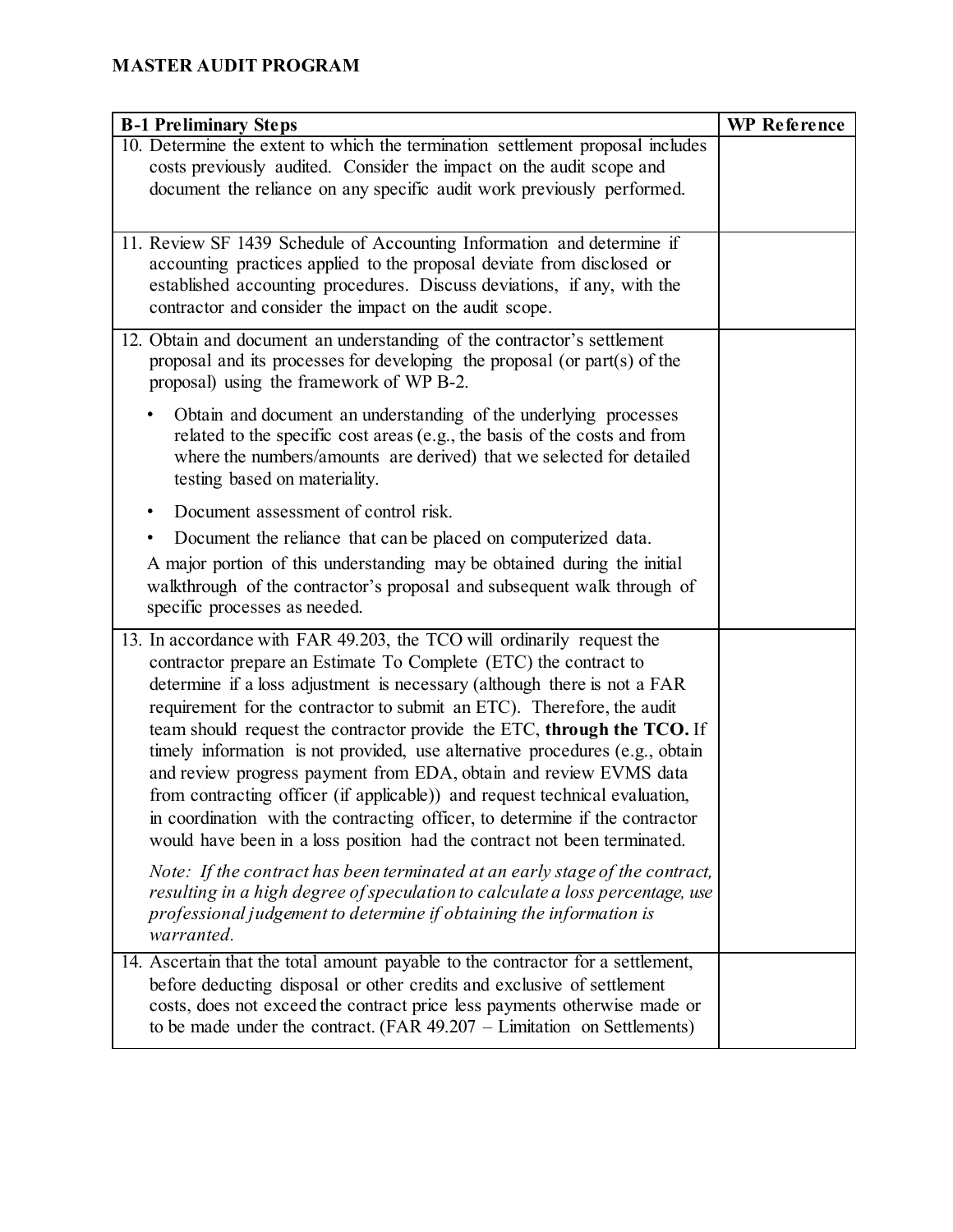| <b>B-1 Preliminary Steps</b>                                                                                                                                                                                                                                                                                                                                                                                                                                                                                          | <b>WP</b> Reference |
|-----------------------------------------------------------------------------------------------------------------------------------------------------------------------------------------------------------------------------------------------------------------------------------------------------------------------------------------------------------------------------------------------------------------------------------------------------------------------------------------------------------------------|---------------------|
| 15. If applicable and final indirect cost rates are not available, perform<br>analytical procedures (comparative analysis and trend analysis) for indirect<br>costs. Adjust the audit scope based on the determined risk from the<br>analysis performed.                                                                                                                                                                                                                                                              |                     |
| 16. Evaluate adjusting journal entries and exception reports made just prior to<br>effective date of termination and those subsequent thereto with a<br>retroactive effect. Identify adjustments requiring further examination and<br>explanation (e.g., reclassification of post-termination costs/settlement<br>expenses (non-fee bearing) to performance costs (fee bearing)). Seek<br>explanations and add steps to the applicable working paper section to<br>address adjustments requiring further examination. |                     |
| 17. Review contractor and/or Government correspondence files pertaining to<br>the terminated contract/purchase order and make excerpts of pertinent<br>information.                                                                                                                                                                                                                                                                                                                                                   |                     |
| 18. Determine if the award includes FAR clause 52.215-23, Limitations on<br>Pass-Through Charges (or Alternate I). If applicable, modify WP E-01 to<br>add steps to evaluate the contractor's compliance with FAR 52.215-23 (or<br>52.215-23 Alternate I).                                                                                                                                                                                                                                                            |                     |
| 19. Determine the extent to which the proposal includes inter-organizational or<br>affiliated company charges. Perform an initial assessment of significance<br>to identify and request necessary assist audits (WP B-3).<br>Note: Question excess charges resulting from pricing inter-organizational                                                                                                                                                                                                                |                     |
| transactions inconsistently with the provisions of FAR 31.205-26.                                                                                                                                                                                                                                                                                                                                                                                                                                                     |                     |
| 20. Determine whether assistance is needed to evaluate subcontractor costs<br>contained in the proposal. Determine whether the TCO has requested an<br>audit of the subcontractor. If not, coordinate with the TCO to request any<br>necessary audits.                                                                                                                                                                                                                                                                |                     |
| 21. Assess the need for technical assistance based on the understanding of the<br>basis of estimate, supporting documentation available and planned detailed<br>audit steps. Document the assessment and prepare a detailed request for<br>specialist assistance if required.                                                                                                                                                                                                                                         |                     |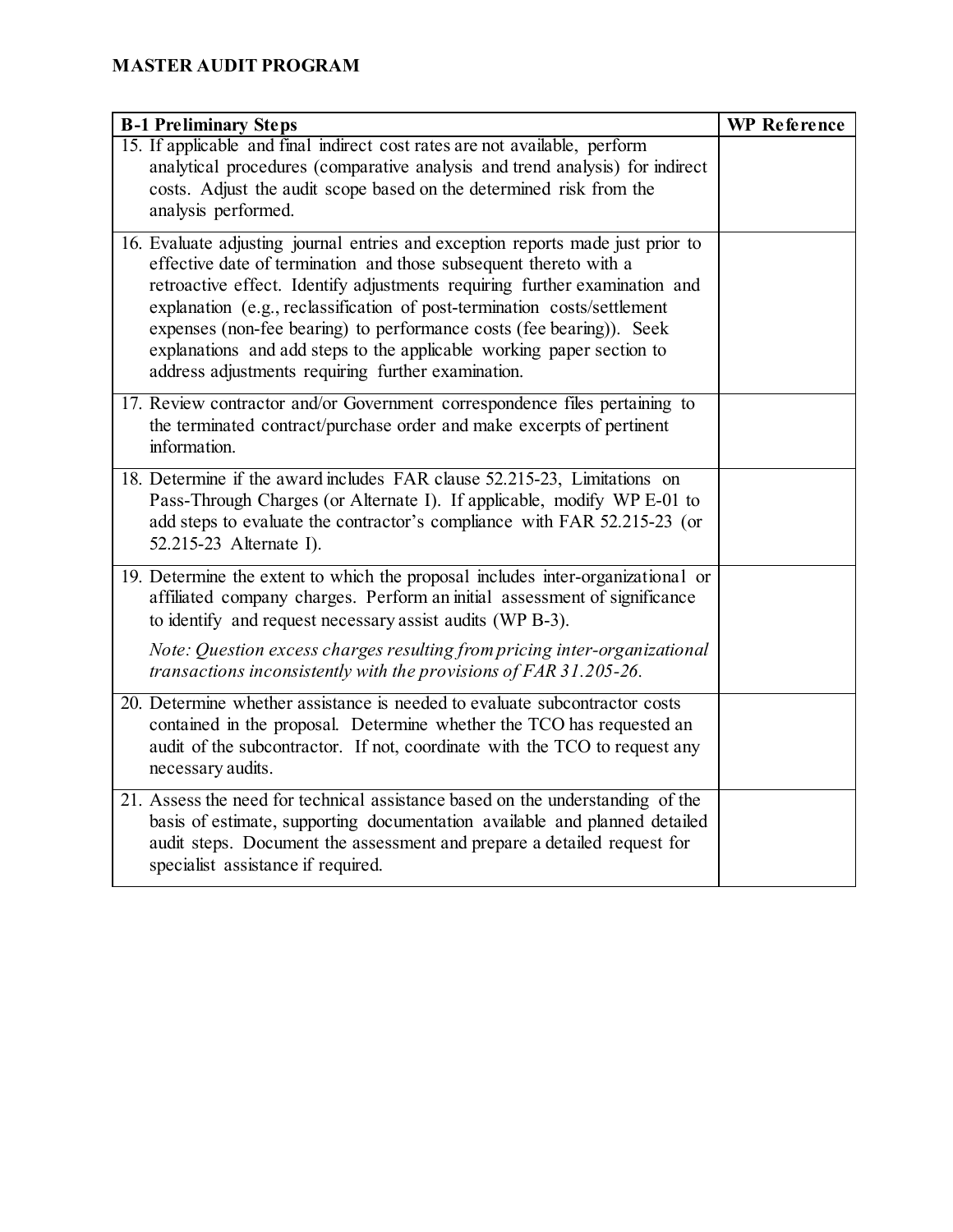| <b>B-1 Preliminary Steps</b>                                                                                                                                                                                                                                                                                                                                                                                                                     | <b>WP</b> Reference |
|--------------------------------------------------------------------------------------------------------------------------------------------------------------------------------------------------------------------------------------------------------------------------------------------------------------------------------------------------------------------------------------------------------------------------------------------------|---------------------|
| 22. Based on the team's understanding of the criteria, subject matter, and the<br>contractor and its environment, hold a planning meeting with the audit<br>team (at a minimum, Supervisor, Technical Specialist and Auditor) to<br>discuss and identify potential material noncompliances, whether due to<br>error or fraud, that could affect the subject matter.                                                                              |                     |
| The discussion should include:                                                                                                                                                                                                                                                                                                                                                                                                                   |                     |
| relevant prior audit experience (e.g., questioned cost, relevant<br>reported estimating or accounting system deficiencies),                                                                                                                                                                                                                                                                                                                      |                     |
| relevant aspects of the contractor and its environment,<br>٠                                                                                                                                                                                                                                                                                                                                                                                     |                     |
| risk of material noncompliance due to fraud (e.g., financial<br>٠<br>incentives, pressures to meet budgetary and contractual<br>commitments, and opportunities to commit and conceal fraud).<br>Consider the fraud risk factors and scenarios presented in the DoD<br>OIG's webpage: Fraud Detection Resources for Auditors. Copy<br>link and paste into web browser,                                                                            |                     |
| other known factors that increase the risk of material<br>noncompliance with laws and regulations, and                                                                                                                                                                                                                                                                                                                                           |                     |
| the audit team's understanding of relevant key internal controls.<br>٠<br>Document the factors identified that increase the risk of material<br>noncompliance due to error or fraud that could affect the subject<br>matter, and design audit procedures to respond to the increased risk<br>of material noncompliance.                                                                                                                          |                     |
| Communication among audit team members should continue as needed<br>throughout the audit regarding the risk of material misstatement and<br>noncompliance due to error or fraud.                                                                                                                                                                                                                                                                 |                     |
| 23. Review and discuss with your supervisor (or if appropriate, the audit team)<br>the overall results of the risk assessment and the audit scope planned in<br>response, including the detailed audit steps. Make any further adjustments<br>to the audit program steps necessary to obtain sufficient evidence to<br>provide a reasonable basis for the conclusion that will be expressed in the<br>audit report. Finalize the milestone plan. |                     |
| Obtain and document supervisory approval of the risk assessment, the<br>planned scope of examination for each audit area documented in WP B and<br>$-1$ WPs.                                                                                                                                                                                                                                                                                     |                     |
| 24. Send a final acknowledgement memorandum to the appropriate contracting<br>officer and a notification letter to the contractor to formally notify them of<br>the audit and expected completion date in accordance with CAM 4-104<br>and CAM 4-302.3.                                                                                                                                                                                          |                     |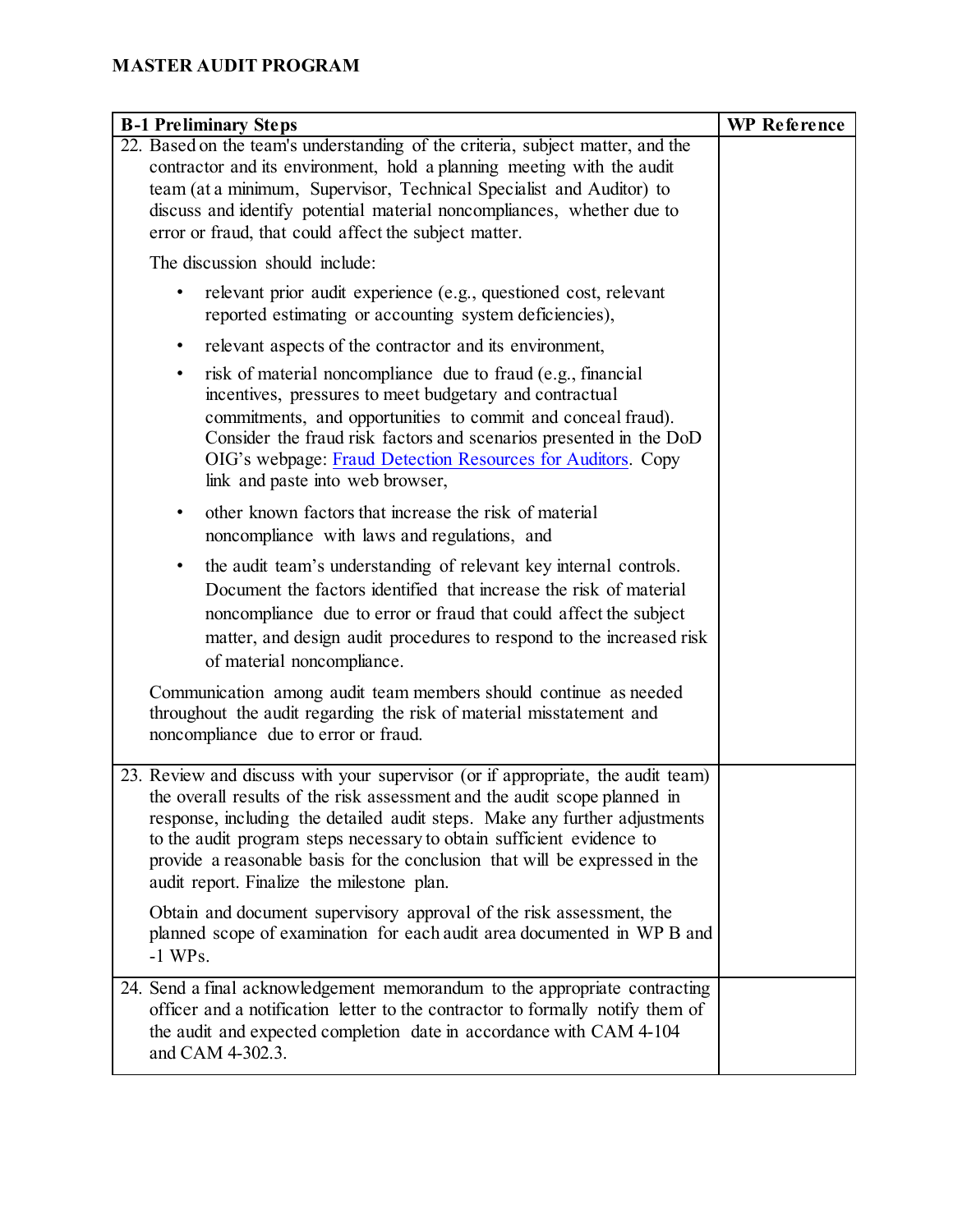| C-1 Direct Material (SF 1436 Line 1)                                                                                                                                                                                                                                                                                                                                                                          | <b>WP</b> Reference |
|---------------------------------------------------------------------------------------------------------------------------------------------------------------------------------------------------------------------------------------------------------------------------------------------------------------------------------------------------------------------------------------------------------------|---------------------|
| Version 8.0, dated March 2021                                                                                                                                                                                                                                                                                                                                                                                 |                     |
| 1. Reconcile the costs in the proposal that have previously been audited with<br>the contractor's books and audited costs.                                                                                                                                                                                                                                                                                    |                     |
| 2. Perform material testing procedures as required, to opine on the material costs.                                                                                                                                                                                                                                                                                                                           |                     |
| a. Trace material charges to vendor invoices, purchase orders, and the<br>contractor's books and records.                                                                                                                                                                                                                                                                                                     |                     |
| b. Determine if cash discounts or rebates were deducted from invoice price<br>or otherwise credited to contracts on an equitable basis.                                                                                                                                                                                                                                                                       |                     |
| c. Determine if material handling charges and similar expenses are<br>excluded from indirect expense allocations if included in material<br>prices.                                                                                                                                                                                                                                                           |                     |
| d. Determine if materials were required for the contract, purchased at a<br>prudent price, used on the contract, and properly accounted for as to<br>initial charge, transfer in or out, and residual value.                                                                                                                                                                                                  |                     |
| 3. Termination Inventory - Obtain a copy of the Inventory Verification Survey<br>(SF 1423) and Inventory Disposal Report (SF 1424) from the TCO to assist<br>in evaluating the reasonableness and allocability of the assigned termination<br>inventory. Requests to the TCO should be made in writing as required by<br>CAM Appendix B-107.                                                                  |                     |
| Note: Government technical personnel (external specialist) have primary<br>responsibility for verifying inventory quantities, quality, and physical<br>applicability (FAR $45.602$ ).                                                                                                                                                                                                                         |                     |
| If the SF 1423 is not available, perform alternative procedures to verify the<br>accuracy of the proposed inventory. Such procedures may include:                                                                                                                                                                                                                                                             |                     |
| If available, obtain the contractor-submitted Inventory Disposal<br>٠<br>Schedule (SF 1428) from the TCO to assist in evaluating the accuracy<br>and reasonableness of the assigned termination inventory. DFARS<br>252.245-7004(b) requires contractors to submit the SF 1428 into the<br>Plant Clearance Automated Reutilization Screening System (PCARRS).<br>The SF 1428 is allowed to contain estimates. |                     |
| Perform substantive testing of inventory items for physical count and<br>$\bullet$<br>allocability to the terminated contract. (SF 1423 Line 6, 16, 18a, 18b,<br>and $19$ )                                                                                                                                                                                                                                   |                     |
| Determine if any portion of undelivered termination inventory has been<br>$\bullet$<br>lost or so damaged as to become undeliverable (normal spoilage is<br>expected, as is inventory for which the Government has expressly<br>assumed the risk of loss). Question the costs if the contractor cannot<br>account for the undelivered termination inventory. (SF 1423 Line 6 and<br>12)                       |                     |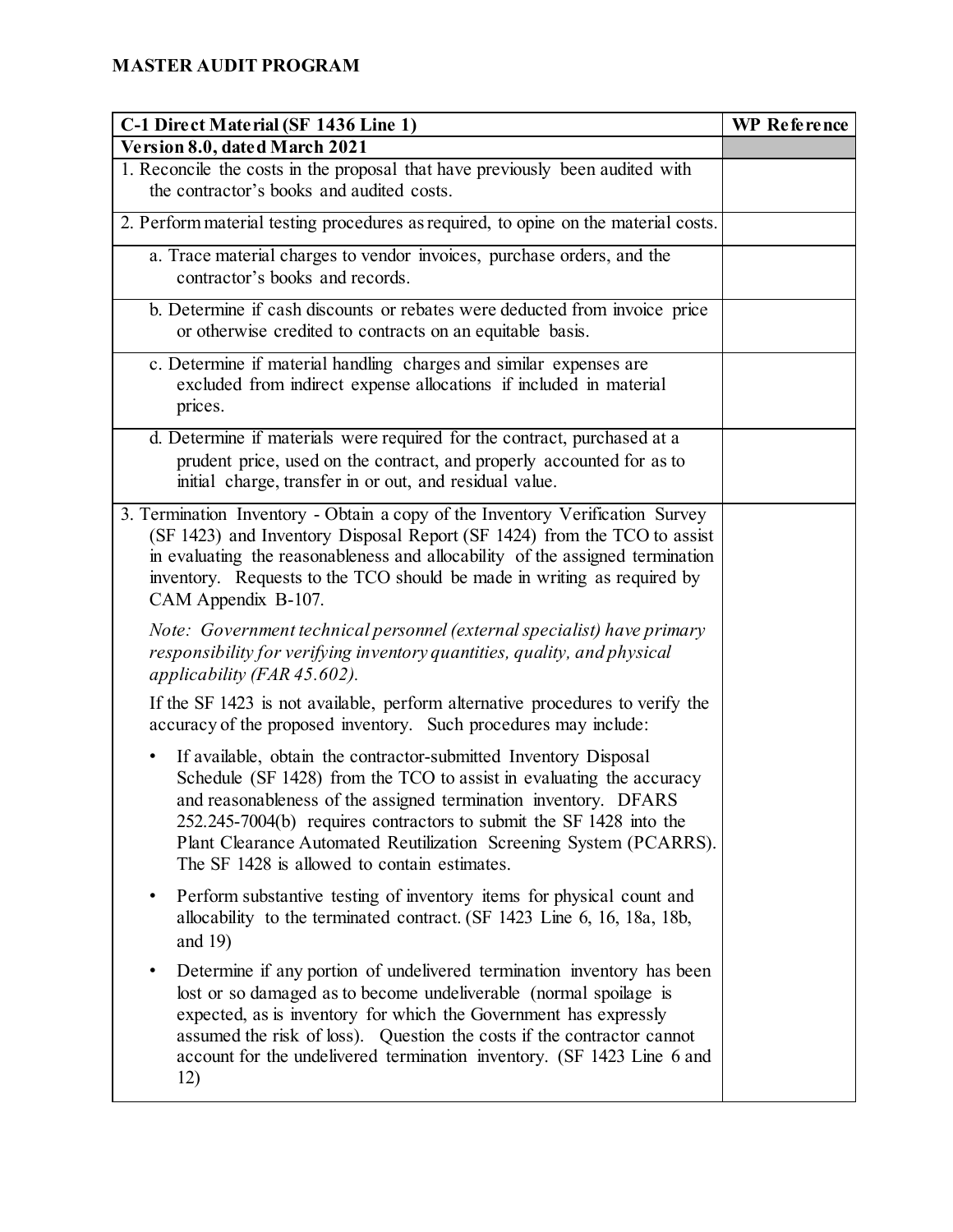| C-1 Direct Material (SF 1436 Line 1)                                         | <b>WP</b> Reference |
|------------------------------------------------------------------------------|---------------------|
| If procedures cannot be performed to obtain sufficient appropriate evidence  |                     |
| related to the termination inventory, consider the materiality and determine |                     |
| if reporting a scope limitation is necessary.                                |                     |
| 4. Inventory Items Generally Unallowable - Review composition of             |                     |
| termination inventory to determine existence and allowability of the         |                     |
| following items:                                                             |                     |
| a. Common items. Material that can be diverted to other work without loss    |                     |
| to the contractor should be identified and questioned. (CAM 12304.5)         |                     |
| (SF 1423 Line 16)                                                            |                     |
| b. Material acquired prior to date of contract. This item is ordinarily not  |                     |
| allowable except under certain circumstances. Ascertain reasons for          |                     |
| including in inventory and determine its validity. (CAM 12-304.3)            |                     |
| c. Material acquired or produced in unreasonable anticipation of delivery    |                     |
| schedule requirements. (CAM 12-304.4) (SF 1423 Line 18a)                     |                     |
| d. Material items that could be returned to suppliers. Identify and question |                     |
| the cost less supplier's restocking charge, transportation, and handling     |                     |
| charges. (CAM 12-304.8) (SF 1423 Line 14)                                    |                     |
| e. Material received subsequent to termination. Examine receiving reports    |                     |
| and question any shipments by suppliers after notice of effective date of    |                     |
| termination. (SF 1423 line 17)                                               |                     |
| f. Production losses. If proposed, determine the reasonableness and          |                     |
| allocability of the production losses to the terminated effort. Costs of     |                     |
| the termination inventory should not include production loss costs           |                     |
| allocable to units shipped. (CAM 12-304.6)                                   |                     |
| g. Rejected work. Determine the extent to which the settlement proposal      |                     |
| includes rejected work. (CAM 12-304.7)                                       |                     |
| Nonreworkable rejects should not be included in the inventory                |                     |
| schedule. Costs are recoverable, however, as part of the termination         |                     |
| settlement if allocable to the terminated portion of the contract.           |                     |
| Reworkable rejects should be listed on inventory schedules and<br>$\bullet$  |                     |
| costed at contract price less the estimated cost of rework. Evaluate         |                     |
| the reasonableness of the contractor's estimated cost of rework.             |                     |
| Make the TCO aware of the reworkable rejects in inventory.                   |                     |
|                                                                              |                     |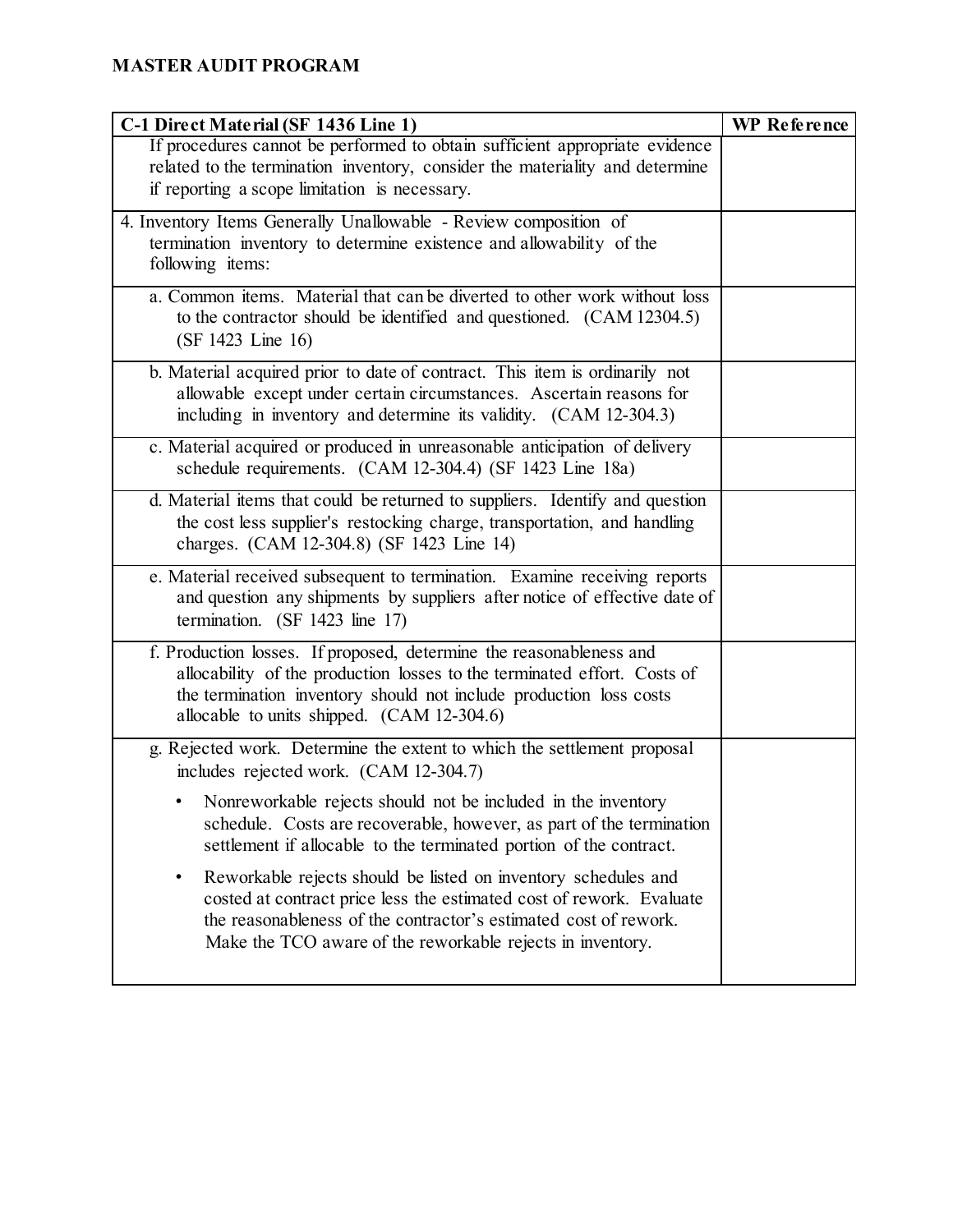| C-1 Direct Material (SF 1436 Line 1)                                            | <b>WP</b> Reference |
|---------------------------------------------------------------------------------|---------------------|
| h. If included in the contract, review the first article approval clause (FAR   |                     |
| 52.209-3 or FAR 52.209-4) to determine if it allows the Contracting             |                     |
| Officer, by written authorization, to authorize the Contractor to acquire       |                     |
| specific materials or components or to commence production to the               |                     |
| extent essential to meet the delivery schedules. Until first article            |                     |
| approval is granted, only costs for the first article and costs incurred        |                     |
| under this authorization are allocable to this contract. If Government          |                     |
| approval of the first article was not obtained, question production costs       |                     |
| of items other than the first article or authorized in writing by the           |                     |
| Contracting Officer. (SF 1423 line 18a and 19)                                  |                     |
| i. Evaluate the contractor's rationale for costs incurred after termination     |                     |
| date.                                                                           |                     |
| Generally, only costs associated with termination activities are                |                     |
| allowable after the effective date of the termination. $FAR\,31.205-42(b)$      |                     |
| allows the contractor to recover post-termination costs (assuming costs         |                     |
| meet other allowability criteria) if the costs cannot reasonably be             |                     |
| discontinued immediately after notice of termination.                           |                     |
| 5. Verify that any questioned direct material costs also considers directly     |                     |
| associated costs that should be excluded/questioned (FAR 31.201-6(a)).          |                     |
| 6. Summarize the results including the conclusions, basis of proposed cost, and |                     |
| audit evaluation.                                                               |                     |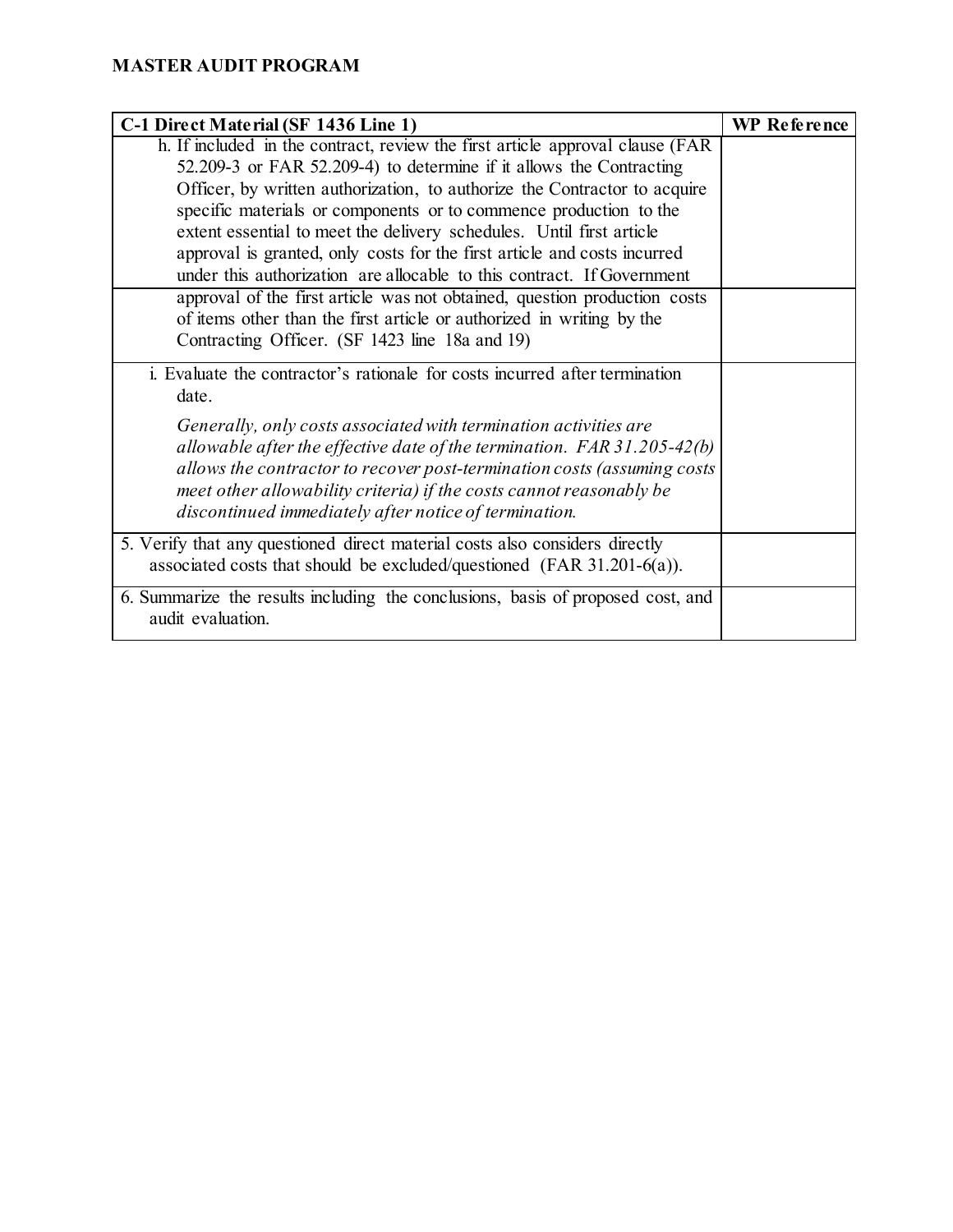| D-1 Direct Labor (SF 1436 - Line 2)                                                                                                                                                                                                                                                                                                                                                                                                       | <b>WP</b> Reference |
|-------------------------------------------------------------------------------------------------------------------------------------------------------------------------------------------------------------------------------------------------------------------------------------------------------------------------------------------------------------------------------------------------------------------------------------------|---------------------|
| Version 8.0, dated March 2021                                                                                                                                                                                                                                                                                                                                                                                                             |                     |
| 1. Reconcile the costs in the proposal that have previously been audited with<br>the contractor's books and audited costs.                                                                                                                                                                                                                                                                                                                |                     |
| 2. Perform testing of direct labor costs for allowability, allocability, and<br>reasonableness.                                                                                                                                                                                                                                                                                                                                           |                     |
| 3. Evaluate the contractor's rationale for costs incurred after termination date.<br>Generally, only costs associated with termination activities are allowable<br>after the effective date of termination. FAR $31.205-42(b)$ allows the<br>contractor to recover post-termination costs (assuming costs meet other<br>allowability criteria) if the costs cannot reasonably be discontinued<br>immediately after notice of termination. |                     |
| 4. Verify that any questioned direct labor costs also considers directly<br>associated costs that should be excluded/questioned (FAR 31.201-6(a)).                                                                                                                                                                                                                                                                                        |                     |
| 5. Summarize the results including the conclusions, basis of proposed cost, and<br>audit evaluation.                                                                                                                                                                                                                                                                                                                                      |                     |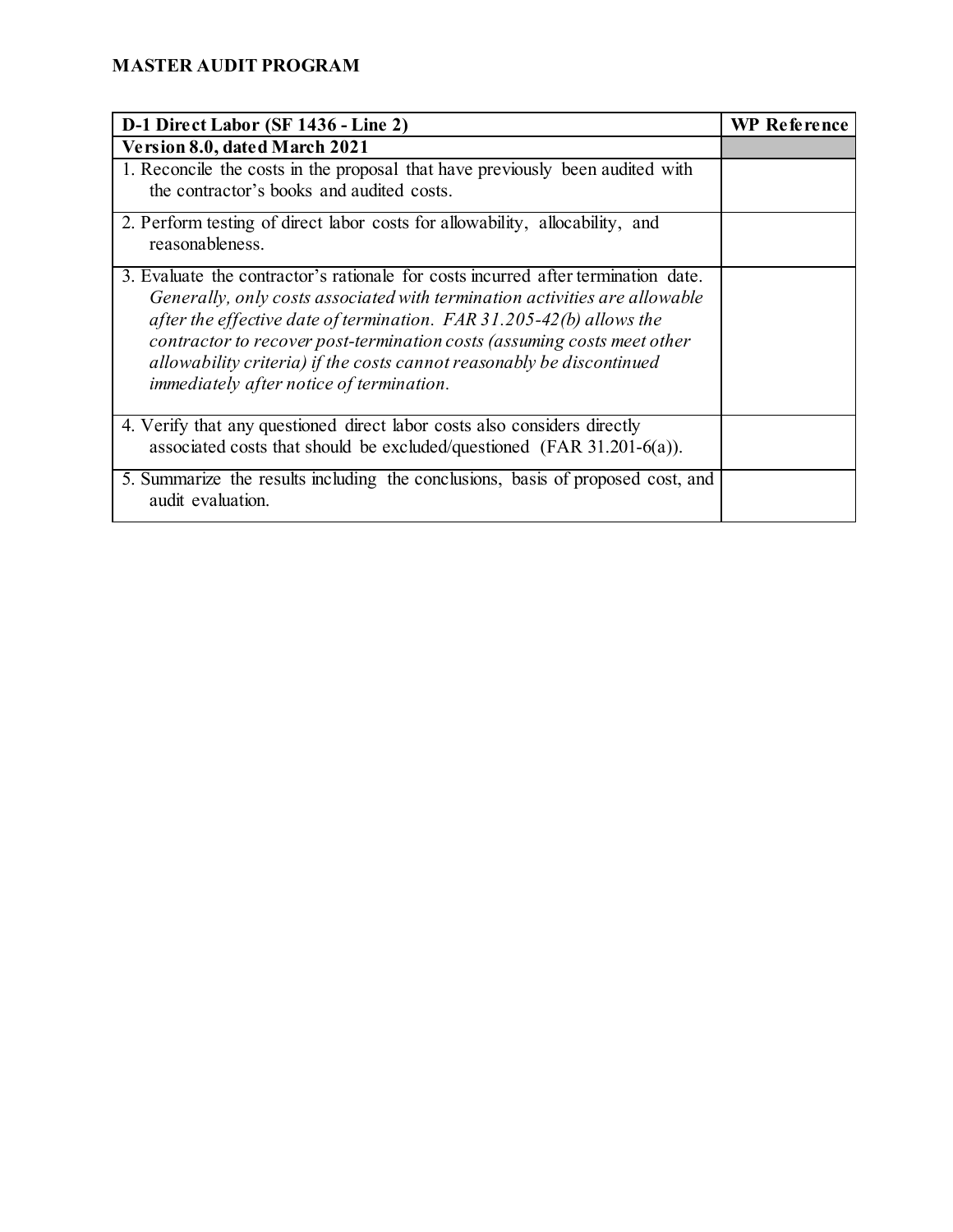| E-1 Indirect (Indirect Factory Expense (SF 1436 Line 3) and General<br><b>Administrative Expenses (SF 1436 Line 6))</b>                                                                                                                                                                                                                                                                                                                                                    | <b>WP</b> Reference |
|----------------------------------------------------------------------------------------------------------------------------------------------------------------------------------------------------------------------------------------------------------------------------------------------------------------------------------------------------------------------------------------------------------------------------------------------------------------------------|---------------------|
| Version 8.0, dated March 2021                                                                                                                                                                                                                                                                                                                                                                                                                                              |                     |
| Techniques for auditing indirect cost pools and indirect cost allocations are<br>discussed in CAM, Chapter 6, Section 6.                                                                                                                                                                                                                                                                                                                                                   |                     |
| 1. Review the contract and the applicable modifications for contract-specific<br>indirect cost/rates. If the contract specifies indirect cost/rates, compare the<br>proposed indirect cost/rates to the contract and request explanations for<br>variances.                                                                                                                                                                                                                |                     |
| 2. If indirect rates are not specified in the contract, evaluate the reasonableness<br>of the contractor's method and base period for the allocation of indirect<br>expenses. Verify that the base(s) properly: (i) reflects the appropriate cost<br>accounting period; and (ii) allocates indirect cost to final cost objectives<br>commensurate with the benefits received (CAM 6-606 and 6-10.2).                                                                       |                     |
| 3. If the contractor's indirect costs for the years applicable to the proposal have<br>previously been negotiated, verify the contractor used the negotiated rates.<br>If the indirect costs have been audited but not negotiated, incorporate the<br>results of the audited rates into this audit.                                                                                                                                                                        |                     |
| 4. If the contractor's indirect costs have not been audited and the TCO requires<br>the indirect rate(s) be audited, perform the following procedures or<br>determine if there is a need to qualify the report if the rates will not be<br>audited.                                                                                                                                                                                                                        |                     |
| a. Indirect Account Analysis (CAM 6-608.2c). Perform transaction testing<br>on accounts such as critical or sensitive accounts, new accounts, and<br>accounts with large variances to obtain sufficient, appropriate evidence<br>to support an opinion on allowability, allocability, and reasonableness<br>of these costs.                                                                                                                                                |                     |
| b. Indirect Allocation Bases. Evaluate the contractor's indirect cost<br>allocation $base(s)$ for equity and consistency and compliance with<br>generally accepted accounting principles, FAR 31.203(c) and CAS 410<br>and 418, if applicable. Verify that the base(s) properly: (i) reflect(s) the<br>appropriate cost accounting period; and (ii) allocates indirect cost to<br>final cost objectives commensurate with the benefits received (CAM<br>6606 and 6-610.2). |                     |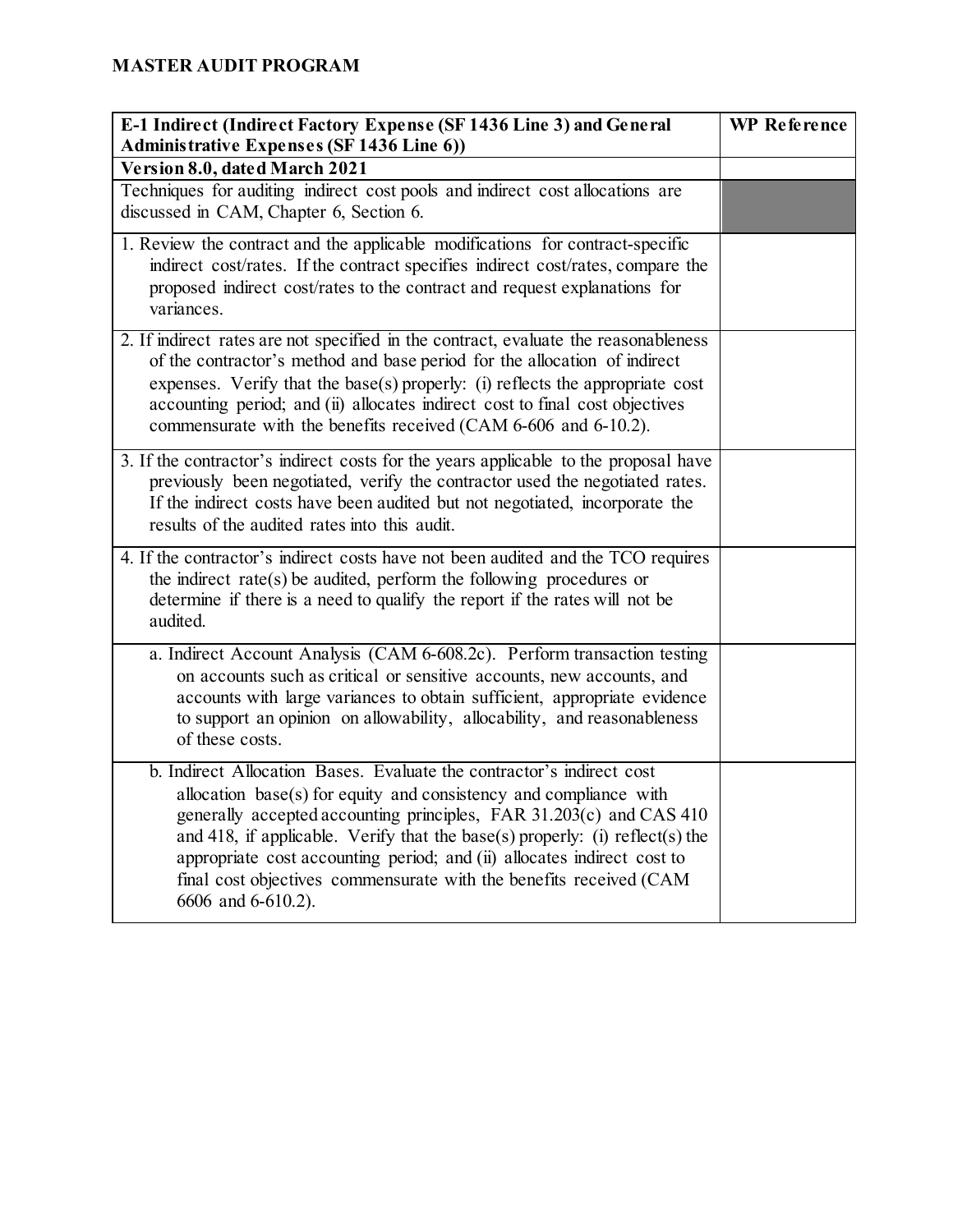| E-1 Indirect (Indirect Factory Expense (SF 1436 Line 3) and General                                                                                                                                                                                                                                                                                                           | <b>WP</b> Reference |
|-------------------------------------------------------------------------------------------------------------------------------------------------------------------------------------------------------------------------------------------------------------------------------------------------------------------------------------------------------------------------------|---------------------|
| <b>Administrative Expenses (SF 1436 Line 6))</b><br>c. Cost of Money. If the submission includes cost of money rates, compare<br>the amounts on the CASB-CMF form, Facilities Capital Cost of Money<br>Factors Computation to source documents and verify the accuracy of<br>the contractor's calculations.                                                                   |                     |
| • Verify claimed cost of money complies with the provisions of CAS<br>414 (if applicable) and FAR 31.205-10.                                                                                                                                                                                                                                                                  |                     |
| • Verify the contractor used the same base to allocate the other<br>expenses included in the cost pool.                                                                                                                                                                                                                                                                       |                     |
| • Verify the contractor used applicable cost of money rate for that<br>fiscal year (CAM $8-414.2$ ).                                                                                                                                                                                                                                                                          |                     |
| 5. Determine if costs for functions normally charged indirect and reclassified<br>as direct for this termination are excluded from indirect allocations. Items<br>charged consistently indirect according to a contractor established or                                                                                                                                      |                     |
| disclosed practice may be properly charged as direct costs under Settlement<br>Expenses in a termination settlement proposal.                                                                                                                                                                                                                                                 |                     |
| 6. Determine if terminated inventory excludes indirect costs not properly<br>allocable because of the completion stage of the terminated inventory (e.g.,<br>packing, shipping, and inspection).                                                                                                                                                                              |                     |
| 7. Determine if proposed post-termination costs exclude unabsorbed costs -<br>CAM 12-305.7b (e.g., occupancy costs that would have been allocated to<br>the contract if not terminated are not allowable as costs continuing after<br>termination).                                                                                                                           |                     |
| Note: The Armed Services Board of Contract Appeals has held that<br>unabsorbed overhead is related to the contractor's existence as an ongoing<br>organization and is not a continuing cost of a terminated contract; further<br>the Government is not a guarantor of the contractor's continuing overhead<br>nor is such intended by the language in the termination clause. |                     |
| 8. Verify that any questioned indirect costs also consider directly associated<br>costs that should be excluded/questioned (FAR $31.201-6(a)$ ).                                                                                                                                                                                                                              |                     |
| 9. Summarize the results including the conclusions, basis of proposed cost, and<br>audit evaluation.                                                                                                                                                                                                                                                                          |                     |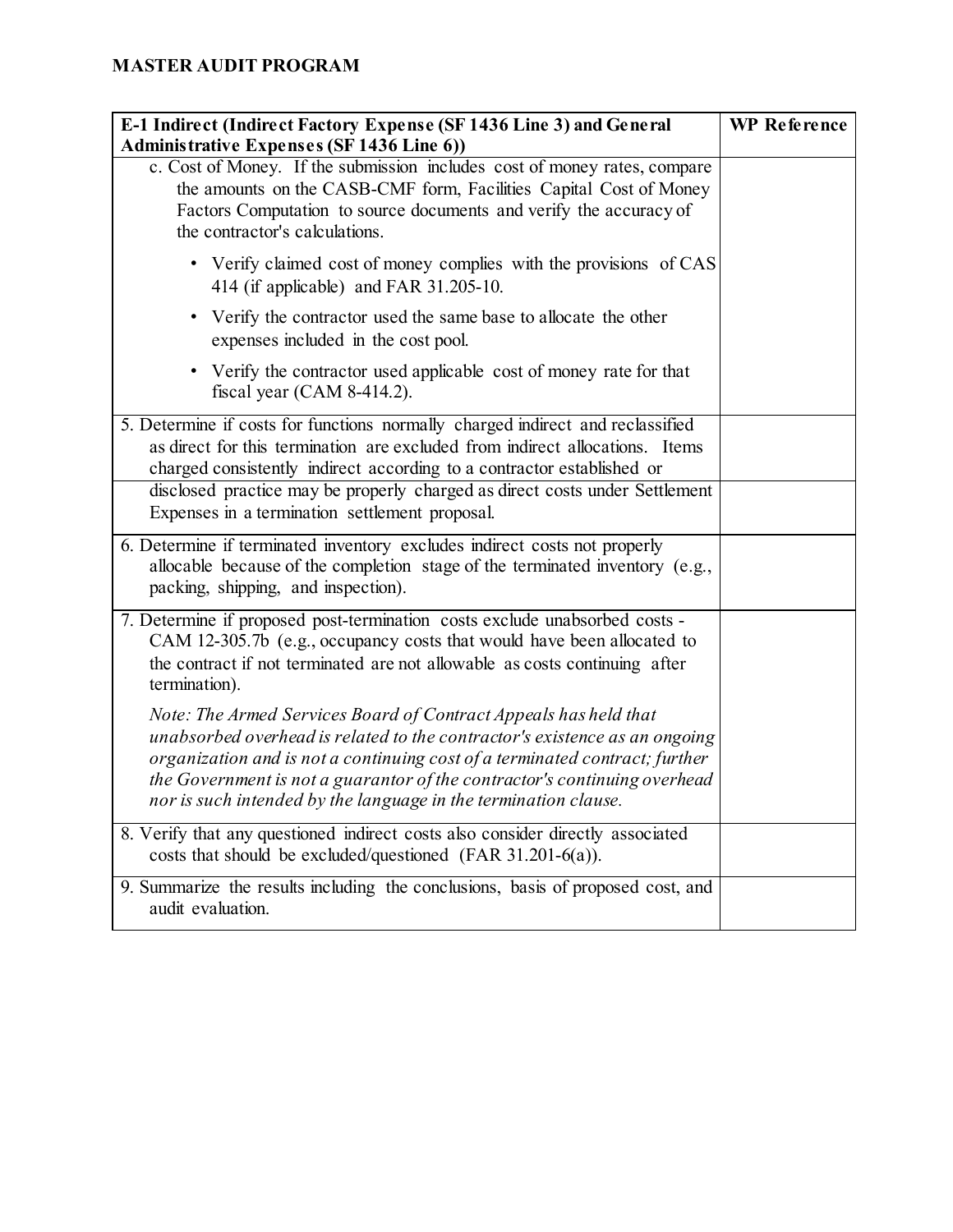| F-1 Special Tooling and Special Test Equipment (SF 1436 Line 4)                                                                                                                                                      | WP Reference |
|----------------------------------------------------------------------------------------------------------------------------------------------------------------------------------------------------------------------|--------------|
| Version 8.0, dated March 2021                                                                                                                                                                                        |              |
| 1. Special tooling and special test equipment (CAM 12-304.13 and 12304.14).                                                                                                                                          |              |
| a. Verify that items claimed in this category qualify under the definitions<br>in FAR 2.101b.                                                                                                                        |              |
| b. Determine if Special Tooling and Special Test Equipment status and<br>method for reimbursement of the cost were previously determined, (i.e.,<br>specific requirement in the RFP or during contract negotiation.) |              |
| 2. Test special tooling, and special test equipment for allowability, allocability,<br>and reasonableness.                                                                                                           |              |
| 3. Verify the special tooling, and special test equipment was not purchased<br>before the date of the contract and tooling does not exceed the contract<br>requirements.                                             |              |
| 4. Summarize the results including the conclusions, basis of proposed cost, and<br>audit evaluation.                                                                                                                 |              |

| G-1 Other Costs (SF 1436 Line No. 5)                                                                                                                                                                                                                                                                                                                                                                                                      | <b>WP Reference</b> |
|-------------------------------------------------------------------------------------------------------------------------------------------------------------------------------------------------------------------------------------------------------------------------------------------------------------------------------------------------------------------------------------------------------------------------------------------|---------------------|
| Version 8.0, dated March 2021                                                                                                                                                                                                                                                                                                                                                                                                             |                     |
| 1. Reconcile the costs in the proposal that have previously been audited with<br>the contractor's books and audited costs.                                                                                                                                                                                                                                                                                                                |                     |
| 2. Perform testing of other costs for allowability, allocability, and<br>reasonableness. Additional audit guidance is provided in CAM 12-305.                                                                                                                                                                                                                                                                                             |                     |
| 3. Evaluate the contractor's rationale for costs incurred after termination date.<br>Generally, only costs associated with termination activities are allowable<br>after the effective date of termination. FAR $31.205-42(b)$ allows the<br>contractor to recover post-termination costs (assuming costs meet other<br>allowability criteria) if the costs cannot reasonably be discontinued<br>immediately after notice of termination. |                     |
| 4. Verify that any questioned other direct cost also considers directly associated<br>costs that should be excluded/questioned (FAR $31.201-6(a)$ ).                                                                                                                                                                                                                                                                                      |                     |
| 5. Summarize the results including the conclusions, basis of proposed cost, and<br>audit evaluation.                                                                                                                                                                                                                                                                                                                                      |                     |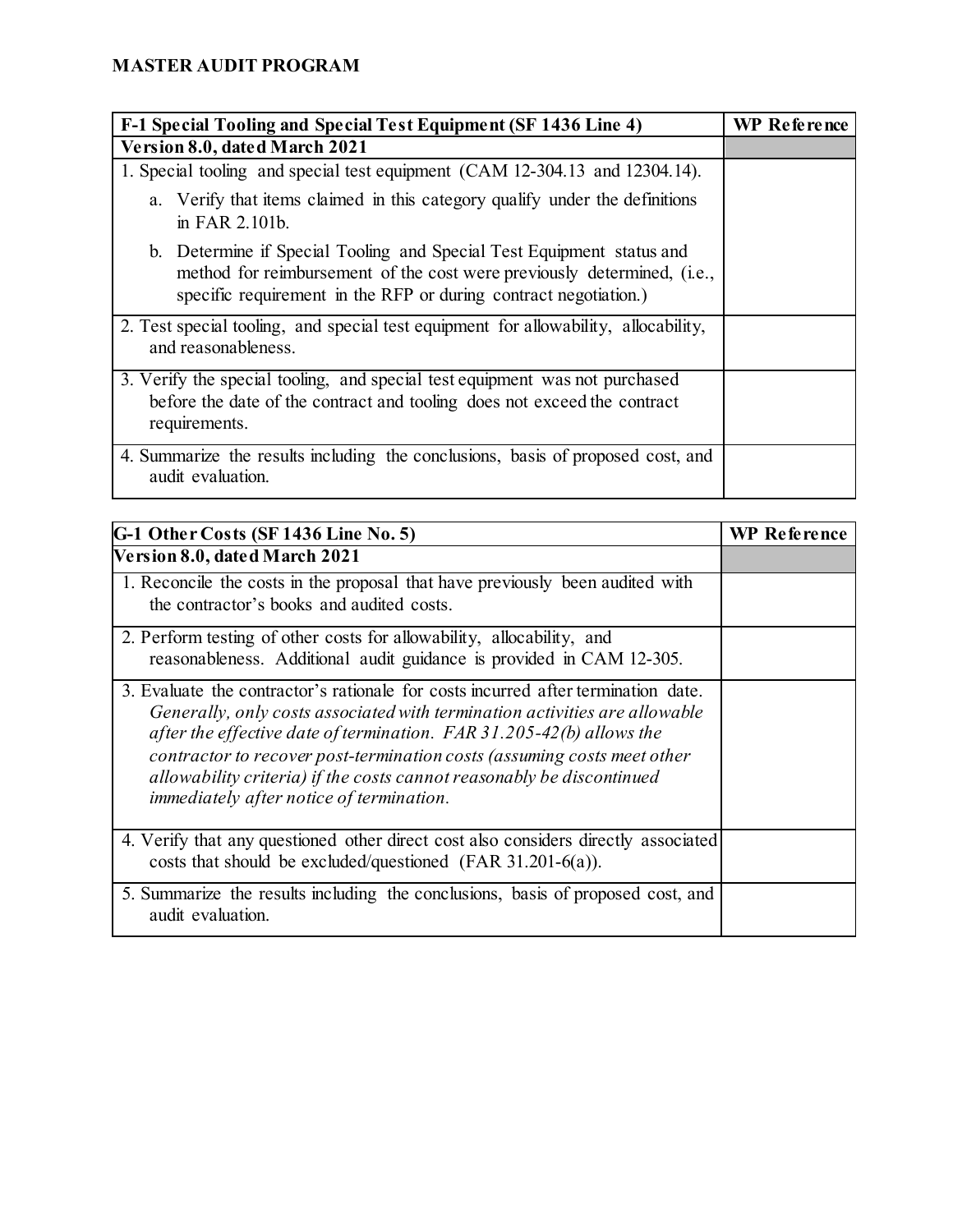| H-1 Profit (SF 1436 Line No. 8)                                                                                                                                                                                                                                                                                                                                                                                                                 | <b>WP Reference</b> |
|-------------------------------------------------------------------------------------------------------------------------------------------------------------------------------------------------------------------------------------------------------------------------------------------------------------------------------------------------------------------------------------------------------------------------------------------------|---------------------|
| Version 8.0, dated March 2021                                                                                                                                                                                                                                                                                                                                                                                                                   |                     |
| If the TCO or requestor will review and recalculate the profit, to eliminate<br>duplication of effort, remove profit from the audit scope (refer to step 1.g. in<br>WP B-01). The auditor's responsibility is to provide as much information as<br>possible to assist the TCO in negotiating a fair profit or a fair loss adjustment.<br>The following financial factors should be developed and included when<br>possible in the audit report. |                     |
| 1. Using the estimated percentage of completion and estimate to complete<br>obtained in WP section B, compute the profit and/or loss which would<br>have been experienced had the contract not been terminated.                                                                                                                                                                                                                                 |                     |
| Note: If the contract has been terminated at an early stage of the contract<br>and calculating a loss percentage is too speculative, use professional<br>judgement to determine if obtaining the information is warranted.                                                                                                                                                                                                                      |                     |
| 2. Profit is not allowable if the contract would have resulted in a loss at<br>completion (FAR 49-203). If a loss contract is indicated, compute the<br>adjustment for loss as required (CAM 12-308).                                                                                                                                                                                                                                           |                     |
| 3. Profit is not allowed on (a) work not performed due to the termination, (b)<br>subcontract material and services that have not been delivered to the prime<br>contractor as of the effective date of the termination, or (c) settlement<br>expenses (FAR 49.202 and CAM 12-307a). Report instances that include<br>profit applied to these types of costs.                                                                                   |                     |
| 4. If all attempts to evaluate profit or loss on the terminated contract are<br>unsuccessful, set out the following considerations for the TCO:                                                                                                                                                                                                                                                                                                 |                     |
| a. Rate of profit contemplated at time contract was negotiated.                                                                                                                                                                                                                                                                                                                                                                                 |                     |
| b. Rate of profit realized on completed items.                                                                                                                                                                                                                                                                                                                                                                                                  |                     |
| c. Average rate of profit on similar products or similar lines.                                                                                                                                                                                                                                                                                                                                                                                 |                     |
| d. Other concerns related to fee or profit that the TCO should be made<br>aware of.                                                                                                                                                                                                                                                                                                                                                             |                     |
| 5. Summarize the results including the conclusions, basis of proposed cost, and<br>audit evaluation.                                                                                                                                                                                                                                                                                                                                            |                     |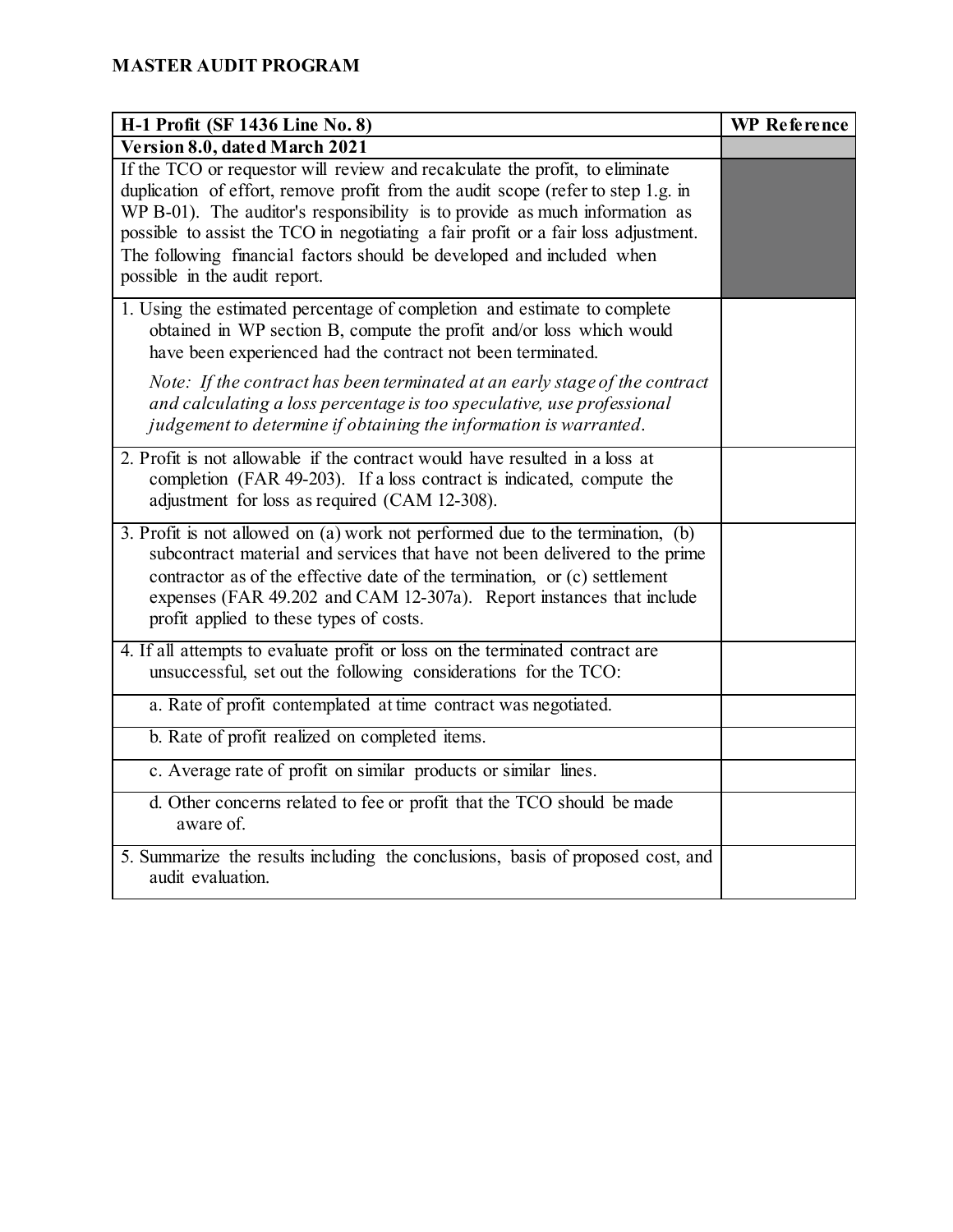| I-1 Proposed Settlement Expenses (SF 1436 Line 12) (Includes Costs                                                                                                                                                                                                                                                                                                                                                                                                                                             |                     |
|----------------------------------------------------------------------------------------------------------------------------------------------------------------------------------------------------------------------------------------------------------------------------------------------------------------------------------------------------------------------------------------------------------------------------------------------------------------------------------------------------------------|---------------------|
| <b>Continuing After Termination)</b>                                                                                                                                                                                                                                                                                                                                                                                                                                                                           | <b>WP Reference</b> |
| Version 8.0, dated March 2021                                                                                                                                                                                                                                                                                                                                                                                                                                                                                  |                     |
| 1. Reconcile the incurred costs claimed to the contractor's books and records.<br>Reconcile claimed estimated future costs to the supporting documentation.                                                                                                                                                                                                                                                                                                                                                    |                     |
| 2. Perform testing of proposed settlement expenses, for actual costs, for<br>allowability, allocability, and reasonableness.                                                                                                                                                                                                                                                                                                                                                                                   |                     |
| Note: FAR 31.205-42(e) defines the types of costs comprising Settlement<br>Expenses. They frequently include other items such as initial costs, Worker<br>Adjustment and Retraining Notification (WARN), severance pay, rental<br>costs on unexpired leases, legal costs, travel costs, or other costs<br>continuing after termination (CAM 12-305). The loss of useful value on<br>special tooling, special machinery and equipment, or special test equipment<br>may also be claimed as settlement expenses. |                     |
| 3. Determine if indirect costs allocated to settlement expense effort comply with<br>the limits defined in FAR 31.205-42 $(g)$ .                                                                                                                                                                                                                                                                                                                                                                               |                     |
| 4. Verify that no settlement expenses are claimed in Lines 1 through 6 of SF 1436.                                                                                                                                                                                                                                                                                                                                                                                                                             |                     |
| 5. Verify profit is not applied to settlement expenses. Settlement expenses are<br>incurred after termination, and profit is not applicable (CAM 12-307a. and<br>FAR $49.202(a)$ ).                                                                                                                                                                                                                                                                                                                            |                     |
| 6. Verify that any questioned settlement costs also consider directly associated<br>costs that should be excluded/questioned (FAR $31.201-6(a)$ ).                                                                                                                                                                                                                                                                                                                                                             |                     |
| 7. Summarize the results including the conclusions, basis of proposed cost, and<br>audit evaluation.                                                                                                                                                                                                                                                                                                                                                                                                           |                     |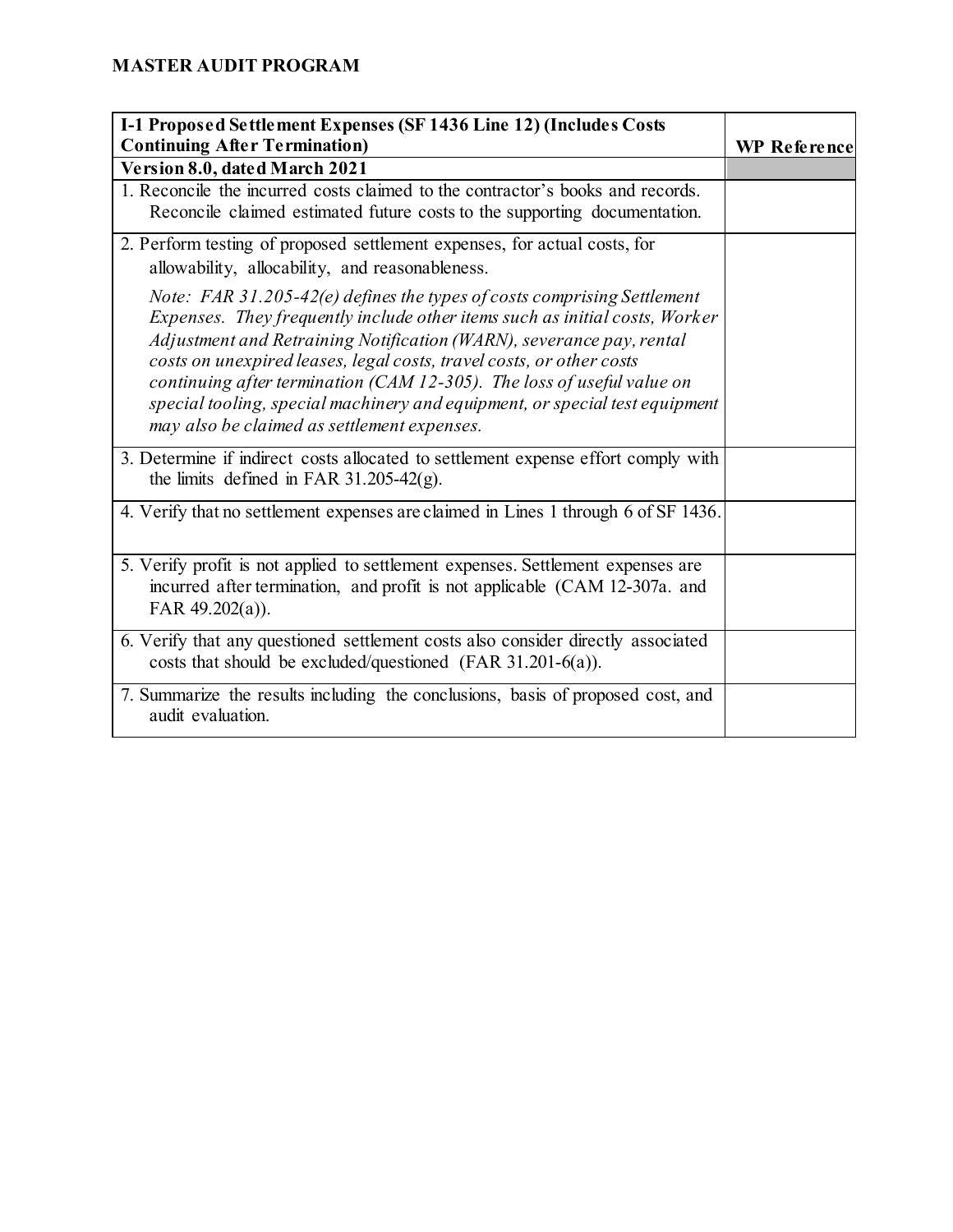| J-1 Settlement With Subcontractors (SF 1436 Line 14)                                                                                                                                                                                                                                                                                                                                                                                                                                           | <b>WP</b> Reference |
|------------------------------------------------------------------------------------------------------------------------------------------------------------------------------------------------------------------------------------------------------------------------------------------------------------------------------------------------------------------------------------------------------------------------------------------------------------------------------------------------|---------------------|
| Version 7.0, dated July 2020                                                                                                                                                                                                                                                                                                                                                                                                                                                                   |                     |
| 1. Obtain and evaluate contractor support demonstrating prompt termination,<br>unless directed otherwise by the TCO, of all subcontractors to the extent<br>that they relate to the performance of the terminated prime work.                                                                                                                                                                                                                                                                  |                     |
| 2. Evaluate the basis of proposed settlements with subcontractors.                                                                                                                                                                                                                                                                                                                                                                                                                             |                     |
| a. If subcontract settlement amount is based on "Judgments and Arbitration<br>award" determine compliance with FAR 49.108-5 for allowability.                                                                                                                                                                                                                                                                                                                                                  |                     |
| b. For subcontractor settlements at \$100,000 or less, determine if the TCO<br>has given written authorization to the prime contractor to conclude<br>settlement of subcontract termination and obtain prime contractor<br>documentation for settled subcontracts. If the TCO did not provide<br>authorization for subcontract settlement, determine the need for<br>evaluation. See FAR 49.108.4 - Authorization for Subcontract<br>Settlements without Approval or Ratification for details. |                     |
| c. For subcontractor settlements over \$100,000, determine if the TCO<br>examined and approved subcontractor settlement proposals (FAR<br>49.108-3 and CAM 12-203). If approved, obtain the TCO's written<br>notification of approval and coordinate with the TCO to determine if<br>further evaluation is needed. If settlement proposals were examined but<br>not approved, contact the TCO to discuss concerns, obtain written<br>notifications and determine the need for evaluation.      |                     |
| 3. Determine whether the settlement costs with subcontractors are properly<br>classified as performance cost or settlement expense.                                                                                                                                                                                                                                                                                                                                                            |                     |
| 4. Determine if indirect expenses allocated to subcontract proposals are limited<br>to those specified in FAR 31.205-42(h).                                                                                                                                                                                                                                                                                                                                                                    |                     |
| 5. Incorporate the results of any subcontractor assist audits and include in<br>exhibit under Line 14 of the SF 1436.                                                                                                                                                                                                                                                                                                                                                                          |                     |
| 6. Summarize the results including the conclusions, basis of proposed cost, and<br>audit evaluation.                                                                                                                                                                                                                                                                                                                                                                                           |                     |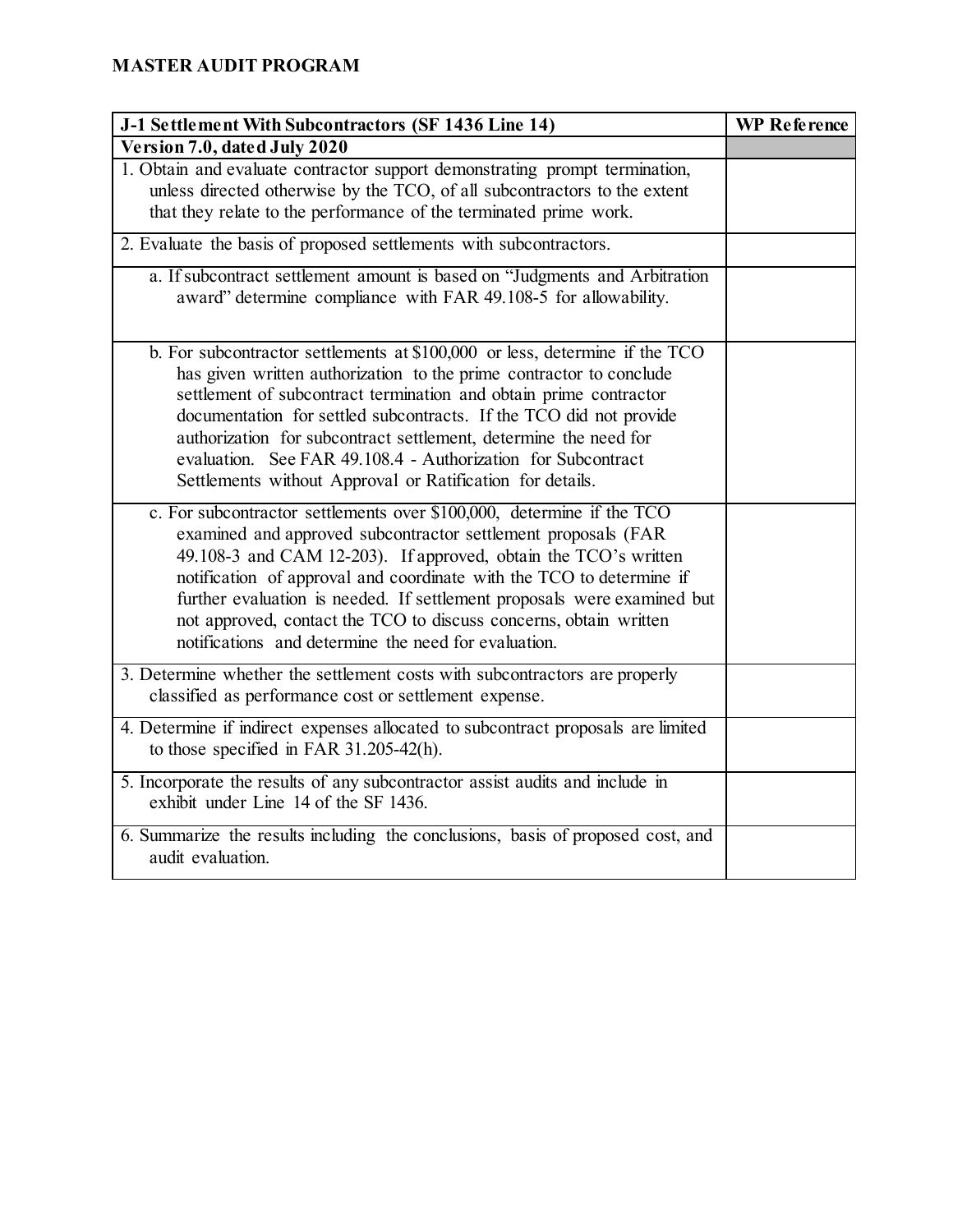| K-1 Miscellaneous (Disposal and Other Credits (SF 1436 Line 16),<br>Advance, Progress & Partial Payments (SF 1436 Line 18) and                                                                                                                                                                                                                                                                       |                     |
|------------------------------------------------------------------------------------------------------------------------------------------------------------------------------------------------------------------------------------------------------------------------------------------------------------------------------------------------------------------------------------------------------|---------------------|
| Miscellaneous Steps)                                                                                                                                                                                                                                                                                                                                                                                 | <b>WP</b> Reference |
| Version 8.0, dated March 2021                                                                                                                                                                                                                                                                                                                                                                        |                     |
| 1. Disposal and Other Credits (SF 1436 Line 16) - Review the supporting<br>documentation for the proposed disposal and other credits to determine if<br>the proposed credits are consistent with the amounts approved by the plant<br>clearance officer (FAR $45.602-1(c)$ ). (CAM 12-311)                                                                                                           |                     |
| 2. Advance, Progress & Partial Payments (SF 1436 Line 18) - Reconcile the<br>prior payments from SF 1436 Schedule H to the contractor's books and<br>other supporting documentation. (CAM 12-312)                                                                                                                                                                                                    |                     |
| 3. Verify the information furnished in Section I of SF 1436 for accuracy and<br>completeness by comparing the information with contractual documents,<br>the termination notice, and shipping records (e.g., DD Form 250).<br>Determine that proper deduction was made for finished products invoiced or<br>to be invoiced. (Variances would impact the amounts included on the SF<br>1436 Line 10.) |                     |
| 4. For complete terminations, verify that costs assigned to Items 1 through 6<br>(SF 1436) represent costs incurred only to date of termination. For partial<br>terminations, verify that costs assigned to Items 1 through 6 (SF 1436)<br>represent costs incurred to the completion date of the continued portion of<br>the contract.                                                              |                     |
| 5. Summarize the results including the conclusions, basis of proposed cost, and<br>audit evaluation.                                                                                                                                                                                                                                                                                                 |                     |